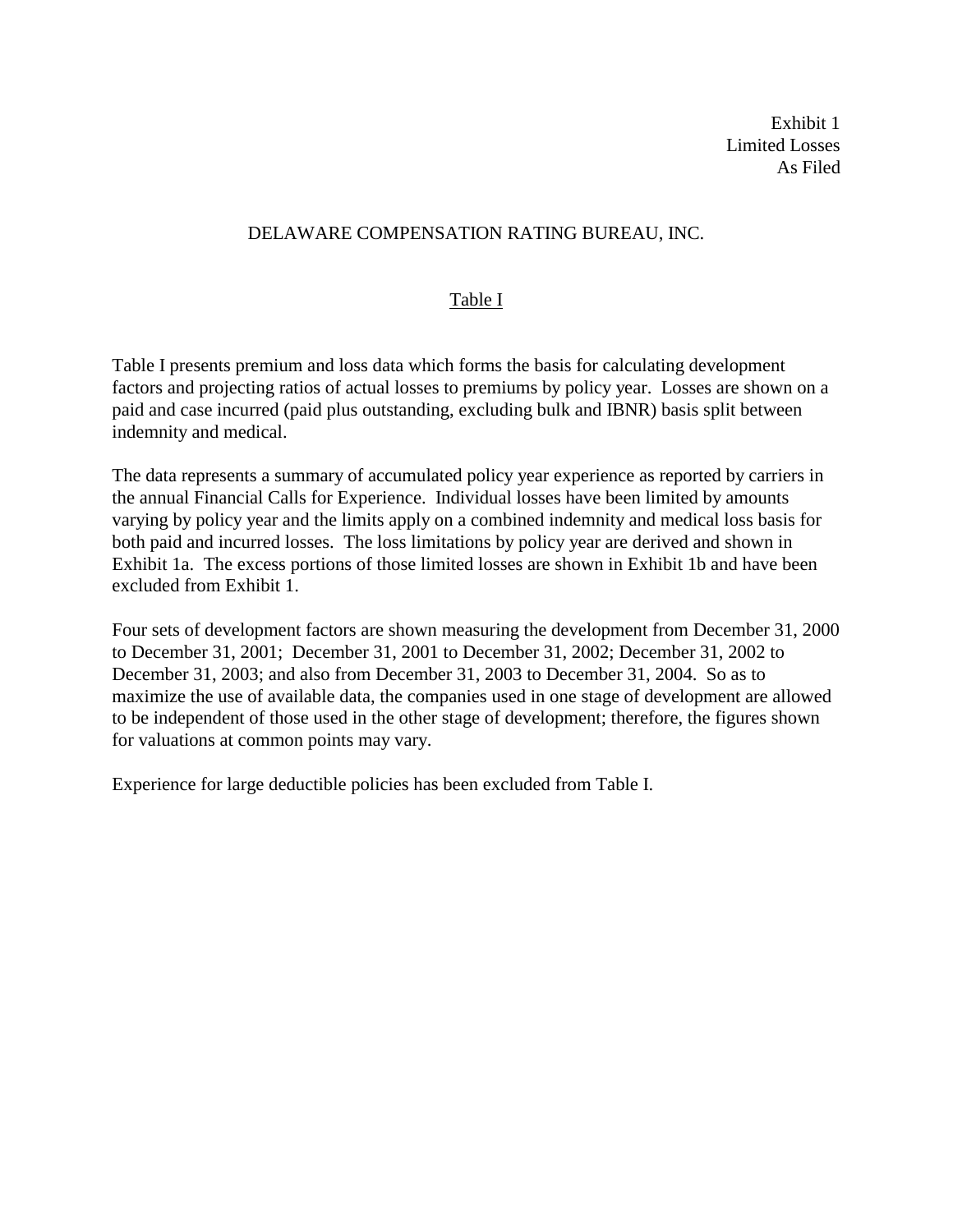## **TABLE I - LIMITED**

# **POLICY YEAR DATA ACCUMULATED TO END OF CALENDAR YEAR**

#### **ACCUMULATED STANDARD EARNED PREMIUM**

| 12/31/00<br>12/31/01<br>12/31/01<br>12/31/02<br>Valued<br>Prior Year<br>Valued<br>Prior Year<br>Prior<br>Prior<br>to 1981<br>266,896,641<br>266,971,328<br>1.0003<br>to 1982<br>308,291,121<br>308,291,117<br>1.0000<br>1981<br>1.0000<br>1982<br>1.0000<br>41,341,656<br>41,341,656<br>44,298,786<br>44,298,786<br>1982<br>1983<br>1.0000<br>44,341,318<br>44,323,564<br>0.9996<br>42,380,633<br>42,380,745<br>1983<br>1984<br>42,594,113<br>42,407,360<br>0.9956<br>47,341,780<br>47,341,861<br>1.0000<br>1984<br>0.9951<br>1985<br>1.0000<br>47,576,763<br>47,343,944<br>62,147,470<br>62,147,520<br>1985<br>1986<br>0.9998<br>1.0000<br>62,160,113<br>62,149,067<br>75,235,076<br>75,235,076<br>1986<br>1.0007<br>1987<br>1.0000<br>75,181,383<br>75,236,038<br>87,852,814<br>87,852,814<br>1988<br>1987<br>1.0000<br>1.0000<br>87,855,640<br>87,853,091<br>100,458,044<br>100,458,041<br>1988<br>100,517,315<br>1989<br>1.0001<br>100,458,044<br>0.9994<br>106,845,046<br>106,854,366<br>1989<br>1990<br>106,845,618<br>106,851,239<br>1.0001<br>102,100,148<br>102,101,477<br>1.0000<br>1991<br>1990<br>102,110,337<br>1.0003<br>1.0003<br>102,080,570<br>98,584,313<br>98,613,393<br>1991<br>1992<br>1.0000<br>98,541,966<br>98,634,655<br>1.0009<br>91,046,713<br>91,045,713<br>1992<br>1.0000<br>1993<br>0.9997<br>91,471,356<br>91,058,870<br>91,058,829<br>91,501,356<br>1993<br>1994<br>0.9996<br>91,524,837<br>1.0003<br>87,881,417<br>91,554,502<br>87,847,227<br>1994<br>1995<br>88,050,059<br>88,111,505<br>1.0007<br>82,667,375<br>82,611,428<br>0.9993<br>1995<br>1.0009<br>1996<br>0.9967<br>82,744,926<br>82,822,266<br>88,472,633<br>88,182,831<br>1997<br>1996<br>1.0046<br>0.9936<br>88,594,105<br>89,002,012<br>90,944,711<br>90,360,212<br>1997<br>1.0065<br>1998<br>97,892,797<br>1.0032<br>92,056,119<br>92,658,879<br>97,576,839<br>1998<br>1.0020<br>1999<br>1.0004<br>98,565,747<br>90,812,083<br>90,846,469<br>98,764,279<br>1999<br>1.0235<br>1.0073<br>89,796,729<br>91,906,601<br>2000<br>95,584,452<br>96,278,996<br>1.8745<br>2000<br>51,427,053<br>96,804,903<br>1.8824<br>2001<br>96,408,018<br>51,432,499<br>2002<br>2001<br>51,802,160<br>62,397,069<br>Policy Year<br>Ratio to<br>Policy Year<br>Ratio to<br>of<br>оf<br>оf<br>оf<br>As<br>As<br>As<br>As<br>12/31/02<br>12/31/03<br>Prior Year<br>12/31/03<br>12/31/04<br>Prior Year<br>Valued<br>Valued<br>Prior<br>Prior<br>to 1983<br>311,160,379<br>311,335,193<br>1.0006<br>to 1984<br>336,927,251<br>335,781,900<br>0.9966<br>1983<br>37,749,109<br>1.0001<br>1984<br>1.0000<br>37,753,054<br>41,263,490<br>41,263,355<br>1984<br>1985<br>41,640,573<br>1.0000<br>1.0000<br>41,640,713<br>54,837,691<br>54,837,691<br>1985<br>1986<br>1.0000<br>56,276,385<br>56,276,369<br>1.0000<br>66,238,726<br>66,238,726<br>1986<br>1987<br>66,378,970<br>66,375,653<br>1.0000<br>77,277,342<br>77,277,341<br>1.0000<br>1987<br>1988<br>1.0000<br>77,380,900<br>77,380,893<br>1.0000<br>86,432,611<br>86,432,611<br>1988<br>1.0000<br>1989<br>1.0000<br>88,543,072<br>88,543,070<br>92,124,704<br>92,125,296<br>1989<br>1.0000<br>1990<br>1.0000<br>92,451,120<br>92,455,179<br>86,660,098<br>86,658,687<br>1990<br>1991<br>1.0001<br>1.0000<br>84,693,870<br>87,268,459<br>87,268,482<br>84,685,142<br>1992<br>1.0000<br>1991<br>1.0003<br>80,631,347<br>80,630,065<br>87,792,408<br>87,822,828<br>1992<br>1993<br>1.0001<br>79,178,551<br>79,277,109<br>1.0012<br>81,158,268<br>81,163,012<br>1993<br>1.0000<br>80,327,146<br>80,330,088<br>1.0000<br>1994<br>78,694,392<br>78,696,683<br>1994<br>76,598,577<br>76,632,814<br>1.0004<br>1995<br>74,380,294<br>74,392,224<br>1.0002<br>1995<br>1.0001<br>1996<br>0.9999<br>74,345,816<br>74,349,790<br>80,018,055<br>80,008,766<br>1996<br>1.0002<br>1997<br>80,443,563<br>80,456,855<br>83,200,020<br>83,195,542<br>0.9999<br>1997<br>85,075,053<br>85,107,650<br>1.0004<br>1998<br>89,647,160<br>89,959,327<br>1.0035<br>1998<br>91,523,141<br>91,967,699<br>1.0049<br>1999<br>83,879,317<br>83,511,955<br>0.9956<br>1999<br>1.0000<br>2000<br>86,310,977<br>86,182,732<br>0.9985<br>85,368,392<br>85,364,709<br>2000<br>1.0031<br>2001<br>90,342,013<br>90,622,724<br>92,665,047<br>92,232,862<br>0.9953<br>2002<br>2001<br>93,920,885<br>1.0179<br>114,822,441<br>113,831,879<br>0.9914<br>92,270,184<br>2002<br>61,735,269<br>114,297,539<br>1.8514<br>2003<br>67,132,084<br>127,398,109<br>1.8977<br>2003<br>2004<br>65,099,476<br>73,366,832 | Policy Year | of<br>As | of<br>As | Ratio to Policy Year | оf<br>As | As<br>оf | Ratio to |
|--------------------------------------------------------------------------------------------------------------------------------------------------------------------------------------------------------------------------------------------------------------------------------------------------------------------------------------------------------------------------------------------------------------------------------------------------------------------------------------------------------------------------------------------------------------------------------------------------------------------------------------------------------------------------------------------------------------------------------------------------------------------------------------------------------------------------------------------------------------------------------------------------------------------------------------------------------------------------------------------------------------------------------------------------------------------------------------------------------------------------------------------------------------------------------------------------------------------------------------------------------------------------------------------------------------------------------------------------------------------------------------------------------------------------------------------------------------------------------------------------------------------------------------------------------------------------------------------------------------------------------------------------------------------------------------------------------------------------------------------------------------------------------------------------------------------------------------------------------------------------------------------------------------------------------------------------------------------------------------------------------------------------------------------------------------------------------------------------------------------------------------------------------------------------------------------------------------------------------------------------------------------------------------------------------------------------------------------------------------------------------------------------------------------------------------------------------------------------------------------------------------------------------------------------------------------------------------------------------------------------------------------------------------------------------------------------------------------------------------------------------------------------------------------------------------------------------------------------------------------------------------------------------------------------------------------------------------------------------------------------------------------------------------------------------------------------------------------------------------------------------------------------------------------------------------------------------------------------------------------------------------------------------------------------------------------------------------------------------------------------------------------------------------------------------------------------------------------------------------------------------------------------------------------------------------------------------------------------------------------------------------------------------------------------------------------------------------------------------------------------------------------------------------------------------------------------------------------------------------------------------------------------------------------------------------------------------------------------------------------------------------------------------------------------------------------------------------------------------------------------------------------------------------------------------------------------------------------------------------------------------------------------------------------------------------------------------------------------------------------------------------------------------------------------------------------------------------------------------------------|-------------|----------|----------|----------------------|----------|----------|----------|
|                                                                                                                                                                                                                                                                                                                                                                                                                                                                                                                                                                                                                                                                                                                                                                                                                                                                                                                                                                                                                                                                                                                                                                                                                                                                                                                                                                                                                                                                                                                                                                                                                                                                                                                                                                                                                                                                                                                                                                                                                                                                                                                                                                                                                                                                                                                                                                                                                                                                                                                                                                                                                                                                                                                                                                                                                                                                                                                                                                                                                                                                                                                                                                                                                                                                                                                                                                                                                                                                                                                                                                                                                                                                                                                                                                                                                                                                                                                                                                                                                                                                                                                                                                                                                                                                                                                                                                                                                                                                                            |             |          |          |                      |          |          |          |
|                                                                                                                                                                                                                                                                                                                                                                                                                                                                                                                                                                                                                                                                                                                                                                                                                                                                                                                                                                                                                                                                                                                                                                                                                                                                                                                                                                                                                                                                                                                                                                                                                                                                                                                                                                                                                                                                                                                                                                                                                                                                                                                                                                                                                                                                                                                                                                                                                                                                                                                                                                                                                                                                                                                                                                                                                                                                                                                                                                                                                                                                                                                                                                                                                                                                                                                                                                                                                                                                                                                                                                                                                                                                                                                                                                                                                                                                                                                                                                                                                                                                                                                                                                                                                                                                                                                                                                                                                                                                                            |             |          |          |                      |          |          |          |
|                                                                                                                                                                                                                                                                                                                                                                                                                                                                                                                                                                                                                                                                                                                                                                                                                                                                                                                                                                                                                                                                                                                                                                                                                                                                                                                                                                                                                                                                                                                                                                                                                                                                                                                                                                                                                                                                                                                                                                                                                                                                                                                                                                                                                                                                                                                                                                                                                                                                                                                                                                                                                                                                                                                                                                                                                                                                                                                                                                                                                                                                                                                                                                                                                                                                                                                                                                                                                                                                                                                                                                                                                                                                                                                                                                                                                                                                                                                                                                                                                                                                                                                                                                                                                                                                                                                                                                                                                                                                                            |             |          |          |                      |          |          |          |
|                                                                                                                                                                                                                                                                                                                                                                                                                                                                                                                                                                                                                                                                                                                                                                                                                                                                                                                                                                                                                                                                                                                                                                                                                                                                                                                                                                                                                                                                                                                                                                                                                                                                                                                                                                                                                                                                                                                                                                                                                                                                                                                                                                                                                                                                                                                                                                                                                                                                                                                                                                                                                                                                                                                                                                                                                                                                                                                                                                                                                                                                                                                                                                                                                                                                                                                                                                                                                                                                                                                                                                                                                                                                                                                                                                                                                                                                                                                                                                                                                                                                                                                                                                                                                                                                                                                                                                                                                                                                                            |             |          |          |                      |          |          |          |
|                                                                                                                                                                                                                                                                                                                                                                                                                                                                                                                                                                                                                                                                                                                                                                                                                                                                                                                                                                                                                                                                                                                                                                                                                                                                                                                                                                                                                                                                                                                                                                                                                                                                                                                                                                                                                                                                                                                                                                                                                                                                                                                                                                                                                                                                                                                                                                                                                                                                                                                                                                                                                                                                                                                                                                                                                                                                                                                                                                                                                                                                                                                                                                                                                                                                                                                                                                                                                                                                                                                                                                                                                                                                                                                                                                                                                                                                                                                                                                                                                                                                                                                                                                                                                                                                                                                                                                                                                                                                                            |             |          |          |                      |          |          |          |
|                                                                                                                                                                                                                                                                                                                                                                                                                                                                                                                                                                                                                                                                                                                                                                                                                                                                                                                                                                                                                                                                                                                                                                                                                                                                                                                                                                                                                                                                                                                                                                                                                                                                                                                                                                                                                                                                                                                                                                                                                                                                                                                                                                                                                                                                                                                                                                                                                                                                                                                                                                                                                                                                                                                                                                                                                                                                                                                                                                                                                                                                                                                                                                                                                                                                                                                                                                                                                                                                                                                                                                                                                                                                                                                                                                                                                                                                                                                                                                                                                                                                                                                                                                                                                                                                                                                                                                                                                                                                                            |             |          |          |                      |          |          |          |
|                                                                                                                                                                                                                                                                                                                                                                                                                                                                                                                                                                                                                                                                                                                                                                                                                                                                                                                                                                                                                                                                                                                                                                                                                                                                                                                                                                                                                                                                                                                                                                                                                                                                                                                                                                                                                                                                                                                                                                                                                                                                                                                                                                                                                                                                                                                                                                                                                                                                                                                                                                                                                                                                                                                                                                                                                                                                                                                                                                                                                                                                                                                                                                                                                                                                                                                                                                                                                                                                                                                                                                                                                                                                                                                                                                                                                                                                                                                                                                                                                                                                                                                                                                                                                                                                                                                                                                                                                                                                                            |             |          |          |                      |          |          |          |
|                                                                                                                                                                                                                                                                                                                                                                                                                                                                                                                                                                                                                                                                                                                                                                                                                                                                                                                                                                                                                                                                                                                                                                                                                                                                                                                                                                                                                                                                                                                                                                                                                                                                                                                                                                                                                                                                                                                                                                                                                                                                                                                                                                                                                                                                                                                                                                                                                                                                                                                                                                                                                                                                                                                                                                                                                                                                                                                                                                                                                                                                                                                                                                                                                                                                                                                                                                                                                                                                                                                                                                                                                                                                                                                                                                                                                                                                                                                                                                                                                                                                                                                                                                                                                                                                                                                                                                                                                                                                                            |             |          |          |                      |          |          |          |
|                                                                                                                                                                                                                                                                                                                                                                                                                                                                                                                                                                                                                                                                                                                                                                                                                                                                                                                                                                                                                                                                                                                                                                                                                                                                                                                                                                                                                                                                                                                                                                                                                                                                                                                                                                                                                                                                                                                                                                                                                                                                                                                                                                                                                                                                                                                                                                                                                                                                                                                                                                                                                                                                                                                                                                                                                                                                                                                                                                                                                                                                                                                                                                                                                                                                                                                                                                                                                                                                                                                                                                                                                                                                                                                                                                                                                                                                                                                                                                                                                                                                                                                                                                                                                                                                                                                                                                                                                                                                                            |             |          |          |                      |          |          |          |
|                                                                                                                                                                                                                                                                                                                                                                                                                                                                                                                                                                                                                                                                                                                                                                                                                                                                                                                                                                                                                                                                                                                                                                                                                                                                                                                                                                                                                                                                                                                                                                                                                                                                                                                                                                                                                                                                                                                                                                                                                                                                                                                                                                                                                                                                                                                                                                                                                                                                                                                                                                                                                                                                                                                                                                                                                                                                                                                                                                                                                                                                                                                                                                                                                                                                                                                                                                                                                                                                                                                                                                                                                                                                                                                                                                                                                                                                                                                                                                                                                                                                                                                                                                                                                                                                                                                                                                                                                                                                                            |             |          |          |                      |          |          |          |
|                                                                                                                                                                                                                                                                                                                                                                                                                                                                                                                                                                                                                                                                                                                                                                                                                                                                                                                                                                                                                                                                                                                                                                                                                                                                                                                                                                                                                                                                                                                                                                                                                                                                                                                                                                                                                                                                                                                                                                                                                                                                                                                                                                                                                                                                                                                                                                                                                                                                                                                                                                                                                                                                                                                                                                                                                                                                                                                                                                                                                                                                                                                                                                                                                                                                                                                                                                                                                                                                                                                                                                                                                                                                                                                                                                                                                                                                                                                                                                                                                                                                                                                                                                                                                                                                                                                                                                                                                                                                                            |             |          |          |                      |          |          |          |
|                                                                                                                                                                                                                                                                                                                                                                                                                                                                                                                                                                                                                                                                                                                                                                                                                                                                                                                                                                                                                                                                                                                                                                                                                                                                                                                                                                                                                                                                                                                                                                                                                                                                                                                                                                                                                                                                                                                                                                                                                                                                                                                                                                                                                                                                                                                                                                                                                                                                                                                                                                                                                                                                                                                                                                                                                                                                                                                                                                                                                                                                                                                                                                                                                                                                                                                                                                                                                                                                                                                                                                                                                                                                                                                                                                                                                                                                                                                                                                                                                                                                                                                                                                                                                                                                                                                                                                                                                                                                                            |             |          |          |                      |          |          |          |
|                                                                                                                                                                                                                                                                                                                                                                                                                                                                                                                                                                                                                                                                                                                                                                                                                                                                                                                                                                                                                                                                                                                                                                                                                                                                                                                                                                                                                                                                                                                                                                                                                                                                                                                                                                                                                                                                                                                                                                                                                                                                                                                                                                                                                                                                                                                                                                                                                                                                                                                                                                                                                                                                                                                                                                                                                                                                                                                                                                                                                                                                                                                                                                                                                                                                                                                                                                                                                                                                                                                                                                                                                                                                                                                                                                                                                                                                                                                                                                                                                                                                                                                                                                                                                                                                                                                                                                                                                                                                                            |             |          |          |                      |          |          |          |
|                                                                                                                                                                                                                                                                                                                                                                                                                                                                                                                                                                                                                                                                                                                                                                                                                                                                                                                                                                                                                                                                                                                                                                                                                                                                                                                                                                                                                                                                                                                                                                                                                                                                                                                                                                                                                                                                                                                                                                                                                                                                                                                                                                                                                                                                                                                                                                                                                                                                                                                                                                                                                                                                                                                                                                                                                                                                                                                                                                                                                                                                                                                                                                                                                                                                                                                                                                                                                                                                                                                                                                                                                                                                                                                                                                                                                                                                                                                                                                                                                                                                                                                                                                                                                                                                                                                                                                                                                                                                                            |             |          |          |                      |          |          |          |
|                                                                                                                                                                                                                                                                                                                                                                                                                                                                                                                                                                                                                                                                                                                                                                                                                                                                                                                                                                                                                                                                                                                                                                                                                                                                                                                                                                                                                                                                                                                                                                                                                                                                                                                                                                                                                                                                                                                                                                                                                                                                                                                                                                                                                                                                                                                                                                                                                                                                                                                                                                                                                                                                                                                                                                                                                                                                                                                                                                                                                                                                                                                                                                                                                                                                                                                                                                                                                                                                                                                                                                                                                                                                                                                                                                                                                                                                                                                                                                                                                                                                                                                                                                                                                                                                                                                                                                                                                                                                                            |             |          |          |                      |          |          |          |
|                                                                                                                                                                                                                                                                                                                                                                                                                                                                                                                                                                                                                                                                                                                                                                                                                                                                                                                                                                                                                                                                                                                                                                                                                                                                                                                                                                                                                                                                                                                                                                                                                                                                                                                                                                                                                                                                                                                                                                                                                                                                                                                                                                                                                                                                                                                                                                                                                                                                                                                                                                                                                                                                                                                                                                                                                                                                                                                                                                                                                                                                                                                                                                                                                                                                                                                                                                                                                                                                                                                                                                                                                                                                                                                                                                                                                                                                                                                                                                                                                                                                                                                                                                                                                                                                                                                                                                                                                                                                                            |             |          |          |                      |          |          |          |
|                                                                                                                                                                                                                                                                                                                                                                                                                                                                                                                                                                                                                                                                                                                                                                                                                                                                                                                                                                                                                                                                                                                                                                                                                                                                                                                                                                                                                                                                                                                                                                                                                                                                                                                                                                                                                                                                                                                                                                                                                                                                                                                                                                                                                                                                                                                                                                                                                                                                                                                                                                                                                                                                                                                                                                                                                                                                                                                                                                                                                                                                                                                                                                                                                                                                                                                                                                                                                                                                                                                                                                                                                                                                                                                                                                                                                                                                                                                                                                                                                                                                                                                                                                                                                                                                                                                                                                                                                                                                                            |             |          |          |                      |          |          |          |
|                                                                                                                                                                                                                                                                                                                                                                                                                                                                                                                                                                                                                                                                                                                                                                                                                                                                                                                                                                                                                                                                                                                                                                                                                                                                                                                                                                                                                                                                                                                                                                                                                                                                                                                                                                                                                                                                                                                                                                                                                                                                                                                                                                                                                                                                                                                                                                                                                                                                                                                                                                                                                                                                                                                                                                                                                                                                                                                                                                                                                                                                                                                                                                                                                                                                                                                                                                                                                                                                                                                                                                                                                                                                                                                                                                                                                                                                                                                                                                                                                                                                                                                                                                                                                                                                                                                                                                                                                                                                                            |             |          |          |                      |          |          |          |
|                                                                                                                                                                                                                                                                                                                                                                                                                                                                                                                                                                                                                                                                                                                                                                                                                                                                                                                                                                                                                                                                                                                                                                                                                                                                                                                                                                                                                                                                                                                                                                                                                                                                                                                                                                                                                                                                                                                                                                                                                                                                                                                                                                                                                                                                                                                                                                                                                                                                                                                                                                                                                                                                                                                                                                                                                                                                                                                                                                                                                                                                                                                                                                                                                                                                                                                                                                                                                                                                                                                                                                                                                                                                                                                                                                                                                                                                                                                                                                                                                                                                                                                                                                                                                                                                                                                                                                                                                                                                                            |             |          |          |                      |          |          |          |
|                                                                                                                                                                                                                                                                                                                                                                                                                                                                                                                                                                                                                                                                                                                                                                                                                                                                                                                                                                                                                                                                                                                                                                                                                                                                                                                                                                                                                                                                                                                                                                                                                                                                                                                                                                                                                                                                                                                                                                                                                                                                                                                                                                                                                                                                                                                                                                                                                                                                                                                                                                                                                                                                                                                                                                                                                                                                                                                                                                                                                                                                                                                                                                                                                                                                                                                                                                                                                                                                                                                                                                                                                                                                                                                                                                                                                                                                                                                                                                                                                                                                                                                                                                                                                                                                                                                                                                                                                                                                                            |             |          |          |                      |          |          |          |
|                                                                                                                                                                                                                                                                                                                                                                                                                                                                                                                                                                                                                                                                                                                                                                                                                                                                                                                                                                                                                                                                                                                                                                                                                                                                                                                                                                                                                                                                                                                                                                                                                                                                                                                                                                                                                                                                                                                                                                                                                                                                                                                                                                                                                                                                                                                                                                                                                                                                                                                                                                                                                                                                                                                                                                                                                                                                                                                                                                                                                                                                                                                                                                                                                                                                                                                                                                                                                                                                                                                                                                                                                                                                                                                                                                                                                                                                                                                                                                                                                                                                                                                                                                                                                                                                                                                                                                                                                                                                                            |             |          |          |                      |          |          |          |
|                                                                                                                                                                                                                                                                                                                                                                                                                                                                                                                                                                                                                                                                                                                                                                                                                                                                                                                                                                                                                                                                                                                                                                                                                                                                                                                                                                                                                                                                                                                                                                                                                                                                                                                                                                                                                                                                                                                                                                                                                                                                                                                                                                                                                                                                                                                                                                                                                                                                                                                                                                                                                                                                                                                                                                                                                                                                                                                                                                                                                                                                                                                                                                                                                                                                                                                                                                                                                                                                                                                                                                                                                                                                                                                                                                                                                                                                                                                                                                                                                                                                                                                                                                                                                                                                                                                                                                                                                                                                                            |             |          |          |                      |          |          |          |
|                                                                                                                                                                                                                                                                                                                                                                                                                                                                                                                                                                                                                                                                                                                                                                                                                                                                                                                                                                                                                                                                                                                                                                                                                                                                                                                                                                                                                                                                                                                                                                                                                                                                                                                                                                                                                                                                                                                                                                                                                                                                                                                                                                                                                                                                                                                                                                                                                                                                                                                                                                                                                                                                                                                                                                                                                                                                                                                                                                                                                                                                                                                                                                                                                                                                                                                                                                                                                                                                                                                                                                                                                                                                                                                                                                                                                                                                                                                                                                                                                                                                                                                                                                                                                                                                                                                                                                                                                                                                                            |             |          |          |                      |          |          |          |
|                                                                                                                                                                                                                                                                                                                                                                                                                                                                                                                                                                                                                                                                                                                                                                                                                                                                                                                                                                                                                                                                                                                                                                                                                                                                                                                                                                                                                                                                                                                                                                                                                                                                                                                                                                                                                                                                                                                                                                                                                                                                                                                                                                                                                                                                                                                                                                                                                                                                                                                                                                                                                                                                                                                                                                                                                                                                                                                                                                                                                                                                                                                                                                                                                                                                                                                                                                                                                                                                                                                                                                                                                                                                                                                                                                                                                                                                                                                                                                                                                                                                                                                                                                                                                                                                                                                                                                                                                                                                                            |             |          |          |                      |          |          |          |
|                                                                                                                                                                                                                                                                                                                                                                                                                                                                                                                                                                                                                                                                                                                                                                                                                                                                                                                                                                                                                                                                                                                                                                                                                                                                                                                                                                                                                                                                                                                                                                                                                                                                                                                                                                                                                                                                                                                                                                                                                                                                                                                                                                                                                                                                                                                                                                                                                                                                                                                                                                                                                                                                                                                                                                                                                                                                                                                                                                                                                                                                                                                                                                                                                                                                                                                                                                                                                                                                                                                                                                                                                                                                                                                                                                                                                                                                                                                                                                                                                                                                                                                                                                                                                                                                                                                                                                                                                                                                                            |             |          |          |                      |          |          |          |
|                                                                                                                                                                                                                                                                                                                                                                                                                                                                                                                                                                                                                                                                                                                                                                                                                                                                                                                                                                                                                                                                                                                                                                                                                                                                                                                                                                                                                                                                                                                                                                                                                                                                                                                                                                                                                                                                                                                                                                                                                                                                                                                                                                                                                                                                                                                                                                                                                                                                                                                                                                                                                                                                                                                                                                                                                                                                                                                                                                                                                                                                                                                                                                                                                                                                                                                                                                                                                                                                                                                                                                                                                                                                                                                                                                                                                                                                                                                                                                                                                                                                                                                                                                                                                                                                                                                                                                                                                                                                                            |             |          |          |                      |          |          |          |
|                                                                                                                                                                                                                                                                                                                                                                                                                                                                                                                                                                                                                                                                                                                                                                                                                                                                                                                                                                                                                                                                                                                                                                                                                                                                                                                                                                                                                                                                                                                                                                                                                                                                                                                                                                                                                                                                                                                                                                                                                                                                                                                                                                                                                                                                                                                                                                                                                                                                                                                                                                                                                                                                                                                                                                                                                                                                                                                                                                                                                                                                                                                                                                                                                                                                                                                                                                                                                                                                                                                                                                                                                                                                                                                                                                                                                                                                                                                                                                                                                                                                                                                                                                                                                                                                                                                                                                                                                                                                                            |             |          |          |                      |          |          |          |
|                                                                                                                                                                                                                                                                                                                                                                                                                                                                                                                                                                                                                                                                                                                                                                                                                                                                                                                                                                                                                                                                                                                                                                                                                                                                                                                                                                                                                                                                                                                                                                                                                                                                                                                                                                                                                                                                                                                                                                                                                                                                                                                                                                                                                                                                                                                                                                                                                                                                                                                                                                                                                                                                                                                                                                                                                                                                                                                                                                                                                                                                                                                                                                                                                                                                                                                                                                                                                                                                                                                                                                                                                                                                                                                                                                                                                                                                                                                                                                                                                                                                                                                                                                                                                                                                                                                                                                                                                                                                                            |             |          |          |                      |          |          |          |
|                                                                                                                                                                                                                                                                                                                                                                                                                                                                                                                                                                                                                                                                                                                                                                                                                                                                                                                                                                                                                                                                                                                                                                                                                                                                                                                                                                                                                                                                                                                                                                                                                                                                                                                                                                                                                                                                                                                                                                                                                                                                                                                                                                                                                                                                                                                                                                                                                                                                                                                                                                                                                                                                                                                                                                                                                                                                                                                                                                                                                                                                                                                                                                                                                                                                                                                                                                                                                                                                                                                                                                                                                                                                                                                                                                                                                                                                                                                                                                                                                                                                                                                                                                                                                                                                                                                                                                                                                                                                                            |             |          |          |                      |          |          |          |
|                                                                                                                                                                                                                                                                                                                                                                                                                                                                                                                                                                                                                                                                                                                                                                                                                                                                                                                                                                                                                                                                                                                                                                                                                                                                                                                                                                                                                                                                                                                                                                                                                                                                                                                                                                                                                                                                                                                                                                                                                                                                                                                                                                                                                                                                                                                                                                                                                                                                                                                                                                                                                                                                                                                                                                                                                                                                                                                                                                                                                                                                                                                                                                                                                                                                                                                                                                                                                                                                                                                                                                                                                                                                                                                                                                                                                                                                                                                                                                                                                                                                                                                                                                                                                                                                                                                                                                                                                                                                                            |             |          |          |                      |          |          |          |
|                                                                                                                                                                                                                                                                                                                                                                                                                                                                                                                                                                                                                                                                                                                                                                                                                                                                                                                                                                                                                                                                                                                                                                                                                                                                                                                                                                                                                                                                                                                                                                                                                                                                                                                                                                                                                                                                                                                                                                                                                                                                                                                                                                                                                                                                                                                                                                                                                                                                                                                                                                                                                                                                                                                                                                                                                                                                                                                                                                                                                                                                                                                                                                                                                                                                                                                                                                                                                                                                                                                                                                                                                                                                                                                                                                                                                                                                                                                                                                                                                                                                                                                                                                                                                                                                                                                                                                                                                                                                                            |             |          |          |                      |          |          |          |
|                                                                                                                                                                                                                                                                                                                                                                                                                                                                                                                                                                                                                                                                                                                                                                                                                                                                                                                                                                                                                                                                                                                                                                                                                                                                                                                                                                                                                                                                                                                                                                                                                                                                                                                                                                                                                                                                                                                                                                                                                                                                                                                                                                                                                                                                                                                                                                                                                                                                                                                                                                                                                                                                                                                                                                                                                                                                                                                                                                                                                                                                                                                                                                                                                                                                                                                                                                                                                                                                                                                                                                                                                                                                                                                                                                                                                                                                                                                                                                                                                                                                                                                                                                                                                                                                                                                                                                                                                                                                                            |             |          |          |                      |          |          |          |
|                                                                                                                                                                                                                                                                                                                                                                                                                                                                                                                                                                                                                                                                                                                                                                                                                                                                                                                                                                                                                                                                                                                                                                                                                                                                                                                                                                                                                                                                                                                                                                                                                                                                                                                                                                                                                                                                                                                                                                                                                                                                                                                                                                                                                                                                                                                                                                                                                                                                                                                                                                                                                                                                                                                                                                                                                                                                                                                                                                                                                                                                                                                                                                                                                                                                                                                                                                                                                                                                                                                                                                                                                                                                                                                                                                                                                                                                                                                                                                                                                                                                                                                                                                                                                                                                                                                                                                                                                                                                                            |             |          |          |                      |          |          |          |
|                                                                                                                                                                                                                                                                                                                                                                                                                                                                                                                                                                                                                                                                                                                                                                                                                                                                                                                                                                                                                                                                                                                                                                                                                                                                                                                                                                                                                                                                                                                                                                                                                                                                                                                                                                                                                                                                                                                                                                                                                                                                                                                                                                                                                                                                                                                                                                                                                                                                                                                                                                                                                                                                                                                                                                                                                                                                                                                                                                                                                                                                                                                                                                                                                                                                                                                                                                                                                                                                                                                                                                                                                                                                                                                                                                                                                                                                                                                                                                                                                                                                                                                                                                                                                                                                                                                                                                                                                                                                                            |             |          |          |                      |          |          |          |
|                                                                                                                                                                                                                                                                                                                                                                                                                                                                                                                                                                                                                                                                                                                                                                                                                                                                                                                                                                                                                                                                                                                                                                                                                                                                                                                                                                                                                                                                                                                                                                                                                                                                                                                                                                                                                                                                                                                                                                                                                                                                                                                                                                                                                                                                                                                                                                                                                                                                                                                                                                                                                                                                                                                                                                                                                                                                                                                                                                                                                                                                                                                                                                                                                                                                                                                                                                                                                                                                                                                                                                                                                                                                                                                                                                                                                                                                                                                                                                                                                                                                                                                                                                                                                                                                                                                                                                                                                                                                                            |             |          |          |                      |          |          |          |
|                                                                                                                                                                                                                                                                                                                                                                                                                                                                                                                                                                                                                                                                                                                                                                                                                                                                                                                                                                                                                                                                                                                                                                                                                                                                                                                                                                                                                                                                                                                                                                                                                                                                                                                                                                                                                                                                                                                                                                                                                                                                                                                                                                                                                                                                                                                                                                                                                                                                                                                                                                                                                                                                                                                                                                                                                                                                                                                                                                                                                                                                                                                                                                                                                                                                                                                                                                                                                                                                                                                                                                                                                                                                                                                                                                                                                                                                                                                                                                                                                                                                                                                                                                                                                                                                                                                                                                                                                                                                                            |             |          |          |                      |          |          |          |
|                                                                                                                                                                                                                                                                                                                                                                                                                                                                                                                                                                                                                                                                                                                                                                                                                                                                                                                                                                                                                                                                                                                                                                                                                                                                                                                                                                                                                                                                                                                                                                                                                                                                                                                                                                                                                                                                                                                                                                                                                                                                                                                                                                                                                                                                                                                                                                                                                                                                                                                                                                                                                                                                                                                                                                                                                                                                                                                                                                                                                                                                                                                                                                                                                                                                                                                                                                                                                                                                                                                                                                                                                                                                                                                                                                                                                                                                                                                                                                                                                                                                                                                                                                                                                                                                                                                                                                                                                                                                                            |             |          |          |                      |          |          |          |
|                                                                                                                                                                                                                                                                                                                                                                                                                                                                                                                                                                                                                                                                                                                                                                                                                                                                                                                                                                                                                                                                                                                                                                                                                                                                                                                                                                                                                                                                                                                                                                                                                                                                                                                                                                                                                                                                                                                                                                                                                                                                                                                                                                                                                                                                                                                                                                                                                                                                                                                                                                                                                                                                                                                                                                                                                                                                                                                                                                                                                                                                                                                                                                                                                                                                                                                                                                                                                                                                                                                                                                                                                                                                                                                                                                                                                                                                                                                                                                                                                                                                                                                                                                                                                                                                                                                                                                                                                                                                                            |             |          |          |                      |          |          |          |
|                                                                                                                                                                                                                                                                                                                                                                                                                                                                                                                                                                                                                                                                                                                                                                                                                                                                                                                                                                                                                                                                                                                                                                                                                                                                                                                                                                                                                                                                                                                                                                                                                                                                                                                                                                                                                                                                                                                                                                                                                                                                                                                                                                                                                                                                                                                                                                                                                                                                                                                                                                                                                                                                                                                                                                                                                                                                                                                                                                                                                                                                                                                                                                                                                                                                                                                                                                                                                                                                                                                                                                                                                                                                                                                                                                                                                                                                                                                                                                                                                                                                                                                                                                                                                                                                                                                                                                                                                                                                                            |             |          |          |                      |          |          |          |
|                                                                                                                                                                                                                                                                                                                                                                                                                                                                                                                                                                                                                                                                                                                                                                                                                                                                                                                                                                                                                                                                                                                                                                                                                                                                                                                                                                                                                                                                                                                                                                                                                                                                                                                                                                                                                                                                                                                                                                                                                                                                                                                                                                                                                                                                                                                                                                                                                                                                                                                                                                                                                                                                                                                                                                                                                                                                                                                                                                                                                                                                                                                                                                                                                                                                                                                                                                                                                                                                                                                                                                                                                                                                                                                                                                                                                                                                                                                                                                                                                                                                                                                                                                                                                                                                                                                                                                                                                                                                                            |             |          |          |                      |          |          |          |
|                                                                                                                                                                                                                                                                                                                                                                                                                                                                                                                                                                                                                                                                                                                                                                                                                                                                                                                                                                                                                                                                                                                                                                                                                                                                                                                                                                                                                                                                                                                                                                                                                                                                                                                                                                                                                                                                                                                                                                                                                                                                                                                                                                                                                                                                                                                                                                                                                                                                                                                                                                                                                                                                                                                                                                                                                                                                                                                                                                                                                                                                                                                                                                                                                                                                                                                                                                                                                                                                                                                                                                                                                                                                                                                                                                                                                                                                                                                                                                                                                                                                                                                                                                                                                                                                                                                                                                                                                                                                                            |             |          |          |                      |          |          |          |
|                                                                                                                                                                                                                                                                                                                                                                                                                                                                                                                                                                                                                                                                                                                                                                                                                                                                                                                                                                                                                                                                                                                                                                                                                                                                                                                                                                                                                                                                                                                                                                                                                                                                                                                                                                                                                                                                                                                                                                                                                                                                                                                                                                                                                                                                                                                                                                                                                                                                                                                                                                                                                                                                                                                                                                                                                                                                                                                                                                                                                                                                                                                                                                                                                                                                                                                                                                                                                                                                                                                                                                                                                                                                                                                                                                                                                                                                                                                                                                                                                                                                                                                                                                                                                                                                                                                                                                                                                                                                                            |             |          |          |                      |          |          |          |
|                                                                                                                                                                                                                                                                                                                                                                                                                                                                                                                                                                                                                                                                                                                                                                                                                                                                                                                                                                                                                                                                                                                                                                                                                                                                                                                                                                                                                                                                                                                                                                                                                                                                                                                                                                                                                                                                                                                                                                                                                                                                                                                                                                                                                                                                                                                                                                                                                                                                                                                                                                                                                                                                                                                                                                                                                                                                                                                                                                                                                                                                                                                                                                                                                                                                                                                                                                                                                                                                                                                                                                                                                                                                                                                                                                                                                                                                                                                                                                                                                                                                                                                                                                                                                                                                                                                                                                                                                                                                                            |             |          |          |                      |          |          |          |
|                                                                                                                                                                                                                                                                                                                                                                                                                                                                                                                                                                                                                                                                                                                                                                                                                                                                                                                                                                                                                                                                                                                                                                                                                                                                                                                                                                                                                                                                                                                                                                                                                                                                                                                                                                                                                                                                                                                                                                                                                                                                                                                                                                                                                                                                                                                                                                                                                                                                                                                                                                                                                                                                                                                                                                                                                                                                                                                                                                                                                                                                                                                                                                                                                                                                                                                                                                                                                                                                                                                                                                                                                                                                                                                                                                                                                                                                                                                                                                                                                                                                                                                                                                                                                                                                                                                                                                                                                                                                                            |             |          |          |                      |          |          |          |
|                                                                                                                                                                                                                                                                                                                                                                                                                                                                                                                                                                                                                                                                                                                                                                                                                                                                                                                                                                                                                                                                                                                                                                                                                                                                                                                                                                                                                                                                                                                                                                                                                                                                                                                                                                                                                                                                                                                                                                                                                                                                                                                                                                                                                                                                                                                                                                                                                                                                                                                                                                                                                                                                                                                                                                                                                                                                                                                                                                                                                                                                                                                                                                                                                                                                                                                                                                                                                                                                                                                                                                                                                                                                                                                                                                                                                                                                                                                                                                                                                                                                                                                                                                                                                                                                                                                                                                                                                                                                                            |             |          |          |                      |          |          |          |
|                                                                                                                                                                                                                                                                                                                                                                                                                                                                                                                                                                                                                                                                                                                                                                                                                                                                                                                                                                                                                                                                                                                                                                                                                                                                                                                                                                                                                                                                                                                                                                                                                                                                                                                                                                                                                                                                                                                                                                                                                                                                                                                                                                                                                                                                                                                                                                                                                                                                                                                                                                                                                                                                                                                                                                                                                                                                                                                                                                                                                                                                                                                                                                                                                                                                                                                                                                                                                                                                                                                                                                                                                                                                                                                                                                                                                                                                                                                                                                                                                                                                                                                                                                                                                                                                                                                                                                                                                                                                                            |             |          |          |                      |          |          |          |
|                                                                                                                                                                                                                                                                                                                                                                                                                                                                                                                                                                                                                                                                                                                                                                                                                                                                                                                                                                                                                                                                                                                                                                                                                                                                                                                                                                                                                                                                                                                                                                                                                                                                                                                                                                                                                                                                                                                                                                                                                                                                                                                                                                                                                                                                                                                                                                                                                                                                                                                                                                                                                                                                                                                                                                                                                                                                                                                                                                                                                                                                                                                                                                                                                                                                                                                                                                                                                                                                                                                                                                                                                                                                                                                                                                                                                                                                                                                                                                                                                                                                                                                                                                                                                                                                                                                                                                                                                                                                                            |             |          |          |                      |          |          |          |
|                                                                                                                                                                                                                                                                                                                                                                                                                                                                                                                                                                                                                                                                                                                                                                                                                                                                                                                                                                                                                                                                                                                                                                                                                                                                                                                                                                                                                                                                                                                                                                                                                                                                                                                                                                                                                                                                                                                                                                                                                                                                                                                                                                                                                                                                                                                                                                                                                                                                                                                                                                                                                                                                                                                                                                                                                                                                                                                                                                                                                                                                                                                                                                                                                                                                                                                                                                                                                                                                                                                                                                                                                                                                                                                                                                                                                                                                                                                                                                                                                                                                                                                                                                                                                                                                                                                                                                                                                                                                                            |             |          |          |                      |          |          |          |
|                                                                                                                                                                                                                                                                                                                                                                                                                                                                                                                                                                                                                                                                                                                                                                                                                                                                                                                                                                                                                                                                                                                                                                                                                                                                                                                                                                                                                                                                                                                                                                                                                                                                                                                                                                                                                                                                                                                                                                                                                                                                                                                                                                                                                                                                                                                                                                                                                                                                                                                                                                                                                                                                                                                                                                                                                                                                                                                                                                                                                                                                                                                                                                                                                                                                                                                                                                                                                                                                                                                                                                                                                                                                                                                                                                                                                                                                                                                                                                                                                                                                                                                                                                                                                                                                                                                                                                                                                                                                                            |             |          |          |                      |          |          |          |
|                                                                                                                                                                                                                                                                                                                                                                                                                                                                                                                                                                                                                                                                                                                                                                                                                                                                                                                                                                                                                                                                                                                                                                                                                                                                                                                                                                                                                                                                                                                                                                                                                                                                                                                                                                                                                                                                                                                                                                                                                                                                                                                                                                                                                                                                                                                                                                                                                                                                                                                                                                                                                                                                                                                                                                                                                                                                                                                                                                                                                                                                                                                                                                                                                                                                                                                                                                                                                                                                                                                                                                                                                                                                                                                                                                                                                                                                                                                                                                                                                                                                                                                                                                                                                                                                                                                                                                                                                                                                                            |             |          |          |                      |          |          |          |

NOTE: So as to maximize the use of available data, the companies used in one stage of development were allowed to be independent of those used in the other stage of development; therefore, the figures shown at each valuation may vary.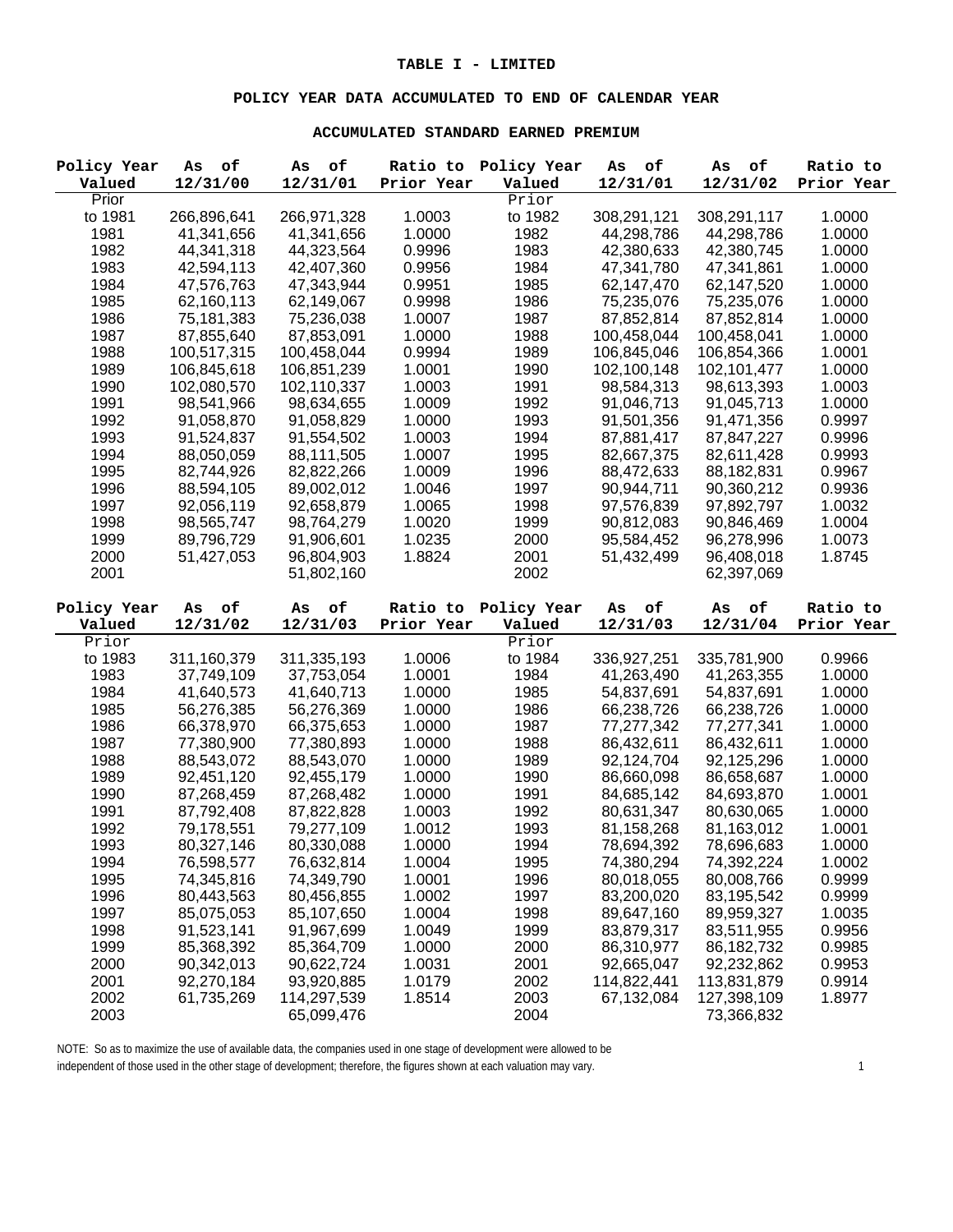### **INCURRED LOSSES EXCLUDING BULK AND IBNR RESERVES**

| Policy Year  | of<br>As                 | of<br>As                 | Ratio to         | Policy Year  | оf<br>As                 | оf<br>As                 | Ratio to         |
|--------------|--------------------------|--------------------------|------------------|--------------|--------------------------|--------------------------|------------------|
| Valued       | 12/31/00                 | 12/31/01                 | Prior Year       | Valued       | 12/31/01                 | 12/31/02                 | Prior Year       |
| Prior        |                          |                          |                  | Prior        |                          |                          |                  |
| to 1981      | 172,958,721              | 174,178,158              | 1.0071           | to 1982      | 199,397,205              | 200,803,982              | 1.0071           |
| 1981         | 20,774,847               | 20,459,596               | 0.9848           | 1982         | 23,823,533               | 23,732,646               | 0.9962           |
| 1982         | 23,952,492               | 23,845,907               | 0.9956           | 1983         | 28,767,580               | 28,723,583               | 0.9985           |
| 1983         | 28,540,240               | 28,767,650               | 1.0080           | 1984         | 29,987,014               | 29,855,226               | 0.9956           |
| 1984         | 29,625,734               | 30,027,273               | 1.0136           | 1985         | 38,353,051               | 37,989,905               | 0.9905           |
| 1985         | 37,904,184               | 38,353,051               | 1.0118           | 1986         | 41,959,645               | 41,899,004               | 0.9986           |
| 1986         | 41,846,930               | 41,959,645               | 1.0027           | 1987         | 49,604,009               | 49,815,678               | 1.0043           |
| 1987         | 49,497,444               | 49,604,009               | 1.0022           | 1988         | 47,676,829               | 47,938,449               | 1.0055           |
| 1988         | 47,517,242               | 47,676,829               | 1.0034           | 1989         | 56,093,781               | 57,115,590               | 1.0182           |
| 1989         | 55,388,700               | 56,093,781               | 1.0127           | 1990         | 58,944,047               | 59,909,686               | 1.0164           |
| 1990         | 57,921,187               | 58,944,047               | 1.0177           | 1991         | 57,914,606               | 58,676,898               | 1.0132           |
| 1991         | 57,697,354               | 57,918,914               | 1.0038           | 1992         | 55,428,070               | 56,114,067               | 1.0124           |
| 1992         | 54,824,078               | 55,649,032               | 1.0150           | 1993         | 55,889,686               | 56,745,915               | 1.0153           |
| 1993         | 55,607,817               | 55,895,524               | 1.0052           | 1994         | 49,102,763               | 50,007,781               | 1.0184           |
| 1994         | 47,949,295               | 49,179,927               | 1.0257           | 1995         | 50,180,249               | 51,589,945               | 1.0281           |
| 1995         | 49,374,197               | 50,245,133               | 1.0176           | 1996         | 57,006,897               | 59,473,090               | 1.0433           |
| 1996         | 55,906,867               | 57,378,268               | 1.0263           | 1997         | 48,247,582               | 50,155,275               | 1.0395           |
| 1997         | 47,885,492               | 49,966,504               | 1.0435           | 1998         | 50,344,602               | 53,010,946               | 1.0530           |
| 1998         | 47,894,541               | 51,144,620               | 1.0679           | 1999         | 50,634,036               | 58,140,680               | 1.1483           |
| 1999         | 42,992,807               | 52,055,942               | 1.2108           | 2000         | 46,387,007               | 61,124,189               | 1.3177           |
| 2000         | 16,405,746               | 47,402,089               | 2.8894           | 2001         | 16,794,439               | 42,929,722               | 2.5562           |
| 2001         |                          | 16,874,495               |                  | 2002         |                          | 20,331,414               |                  |
|              |                          |                          |                  |              |                          |                          |                  |
|              |                          |                          |                  |              |                          |                          |                  |
|              |                          |                          |                  |              |                          |                          |                  |
| Policy Year  | оf<br>As                 | оf<br>As                 | Ratio to         | Policy Year  | As<br>оf                 | $\circ {\tt f}$<br>As    | Ratio to         |
| Valued       | 12/31/02                 | 12/31/03                 | Prior Year       | Valued       | 12/31/03                 | 12/31/04                 | Prior Year       |
| Prior        |                          |                          |                  | Prior        |                          |                          |                  |
| to 1983      | 186,520,165              | 187, 111, 914            | 1.0032           | to 1984      | 204,515,574              | 204,959,689              | 1.0022           |
| 1983         | 26,113,152               | 26,064,057               | 0.9981           | 1984         | 25,667,670               | 25,988,898               | 1.0125           |
| 1984         | 25,749,608               | 26,038,219               | 1.0112           | 1985         | 33,567,898               | 34,237,065               | 1.0199           |
| 1985         | 33,427,879               | 33,622,326               | 1.0058           | 1986         | 37,782,393               | 37,705,179               | 0.9980           |
| 1986         | 37,321,269               | 37,635,868               | 1.0084           | 1987         | 43,941,839               | 44,353,231               | 1.0094           |
| 1987         | 43,212,131               | 43,579,948               | 1.0085           | 1988         | 41,733,129               | 41,688,302               | 0.9989           |
| 1988         | 40,981,011               | 41,697,910               | 1.0175           | 1989         | 46,158,159               | 47,003,380               | 1.0183           |
| 1989         | 46,722,539               | 46,669,866               | 0.9989           | 1990         | 48,038,127               | 49,164,450               | 1.0234           |
| 1990         | 48,383,936               | 49,803,465               | 1.0293           | 1991         | 49,362,427               | 50,277,674               | 1.0185           |
| 1991         | 50,886,644               | 51,631,963               | 1.0146           | 1992         | 48,660,951               | 49,268,733               | 1.0125           |
| 1992         | 47,439,447               | 47,921,401               | 1.0102           | 1993         | 53,142,021               | 53,666,145               | 1.0099           |
| 1993         | 48,764,549               | 50,529,947               | 1.0362           | 1994         | 44,007,150               | 46,522,337               | 1.0572           |
| 1994         | 41,483,363               | 41,645,815               | 1.0039           | 1995         | 49,046,397               | 50,410,681               | 1.0278           |
| 1995         | 46,313,865               | 48,042,449               | 1.0373           | 1996         | 56,661,422               | 57,588,264               | 1.0164           |
| 1996         | 53,765,078               | 54,963,049               | 1.0223           | 1997         | 51,859,789               | 55,475,846               | 1.0697           |
| 1997         | 46,810,173               | 52,101,103               | 1.1130           | 1998         | 49,574,575               | 52,082,101               | 1.0506           |
| 1998         | 47,964,813               | 50,765,685               | 1.0584           | 1999         | 57,016,112               | 61,561,033               | 1.0797           |
| 1999         | 54,569,283               | 58,614,967               | 1.0741           | 2000         | 61,901,790               | 71,144,880               | 1.1493           |
| 2000         | 56,932,048               | 65,223,526               | 1.1456           | 2001         | 52,394,478               | 62,946,326               | 1.2014           |
| 2001<br>2002 | 40,930,964<br>20,327,105 | 52,233,632<br>50,598,168 | 1.2761<br>2.4892 | 2002<br>2003 | 50,849,391<br>20,669,600 | 60,521,401<br>51,615,553 | 1.1902<br>2.4972 |

NOTE: So as to maximize the use of available data, the companies used in one stage of development were allowed to be independent of those used in the other stage of development; therefore, the figures shown at each valuation may vary.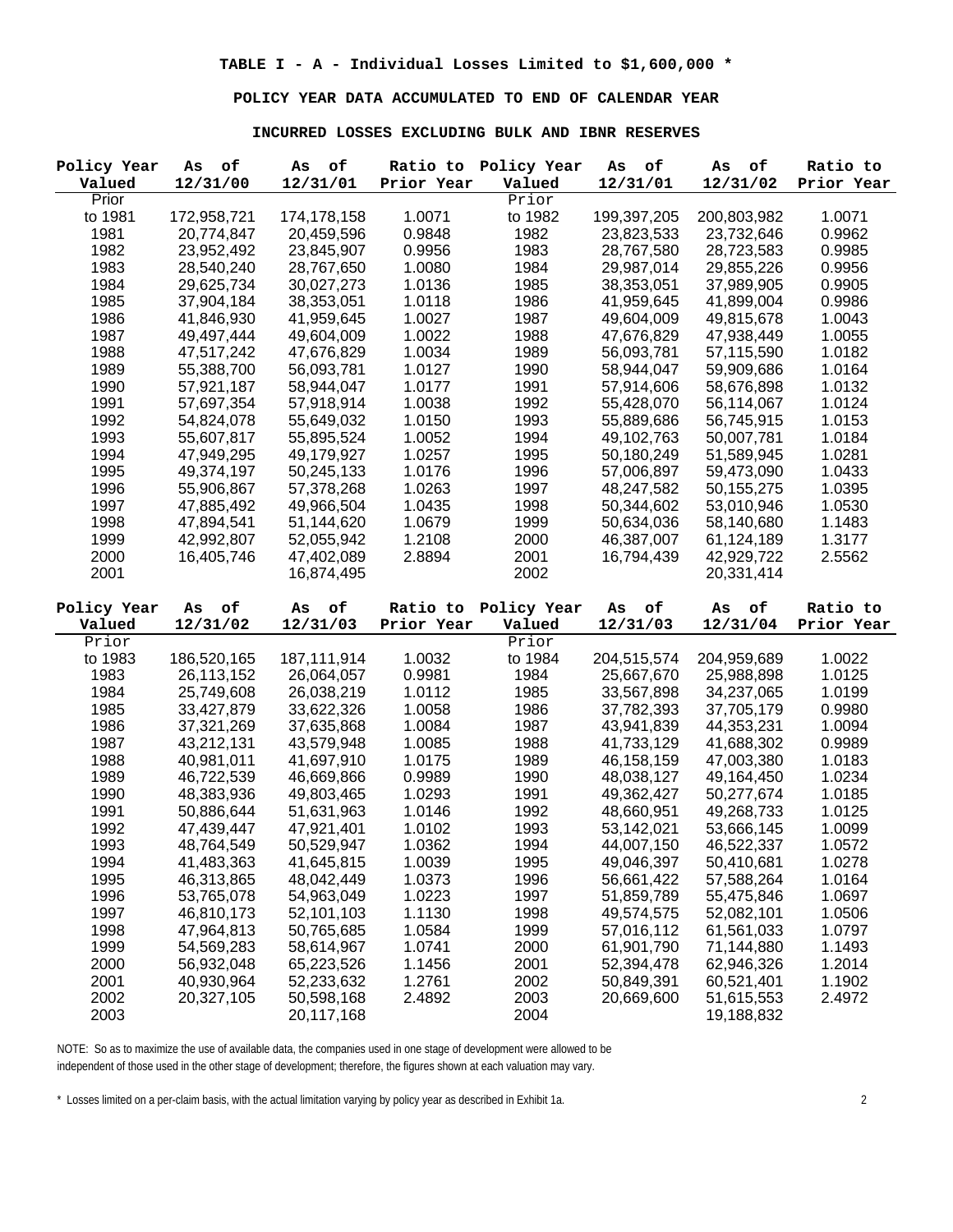**INDEMNITY INCURRED LOSSES EXCLUDING BULK AND IBNR RESERVES**

| 12/31/00<br>12/31/01<br>Valued<br>12/31/01<br>12/31/02<br>Valued<br>Prior Year<br>Prior Year<br>Prior<br>Prior<br>to 1981<br>113,312,034<br>114,525,588<br>1.0107<br>to 1982<br>131,039,662<br>130,695,319<br>0.9974<br>1981<br>1.0075<br>1982<br>13,994,926<br>14,099,212<br>15,665,125<br>15,541,732<br>0.9921<br>1982<br>0.9931<br>1983<br>0.9894<br>15,786,822<br>15,677,816<br>18,643,783<br>18,445,362<br>1983<br>1.0091<br>1984<br>0.9943<br>18,476,155<br>18,643,783<br>17,990,883<br>17,889,159<br>1984<br>1985<br>17,691,212<br>18,008,748<br>1.0179<br>22,345,516<br>22,118,066<br>0.9898<br>1985<br>1.0180<br>1986<br>24,939,739<br>0.9930<br>21,949,436<br>22,345,516<br>25,115,319<br>1986<br>1987<br>24,976,603<br>1.0056<br>28,522,334<br>1.0008<br>25,115,319<br>28,498,515<br>1987<br>0.9974<br>1988<br>1.0022<br>28,571,787<br>26,968,785<br>28,498,515<br>26,908,446<br>1988<br>1989<br>1.0183<br>26,910,766<br>26,908,446<br>0.9999<br>30,908,602<br>31,475,302<br>1989<br>30,530,470<br>1990<br>1.0114<br>30,908,602<br>1.0124<br>31,477,805<br>31,836,801<br>1990<br>1.0291<br>1991<br>1.0065<br>30,588,616<br>31,477,805<br>29,859,785<br>30,054,160<br>1992<br>1991<br>0.9991<br>1.0099<br>29,886,010<br>29,860,551<br>27,319,873<br>27,589,290<br>1992<br>1993<br>1.0136<br>1.0049<br>28,137,686<br>27,378,506<br>27,512,555<br>27,761,226<br>1993<br>0.9968<br>1994<br>1.0001<br>24,800,814<br>24,802,407<br>27,853,145<br>27,762,660<br>1994<br>1995<br>1.0247<br>24,574,385<br>1.0100<br>24,639,653<br>24,820,645<br>24,044,711<br>1995<br>23,913,576<br>24,061,611<br>1.0062<br>1996<br>28,040,130<br>28,619,167<br>1.0207<br>1997<br>1.0236<br>1996<br>27,853,882<br>28,180,165<br>1.0117<br>23,031,026<br>23,575,701<br>1997<br>1998<br>1.0313<br>1.0670<br>23,115,214<br>23,839,383<br>21,864,960<br>23,329,494<br>1998<br>1.0950<br>1999<br>1.2368<br>20,314,235<br>21,879,874<br>27,061,167<br>22,244,238<br>1999<br>1.2942<br>2000<br>1.4229<br>17,482,148<br>22,624,961<br>21,051,211<br>29,954,748<br>6,725,728<br>2001<br>6,083,494<br>18,029,241<br>2.9636<br>2000<br>21,491,156<br>3.1954<br>2001<br>2002<br>6,115,704<br>7,459,112<br>Policy Year<br>Ratio to<br>Policy Year<br>As<br>оf<br>оf<br>Ratio to<br>As<br>оf<br>оf<br>As<br>As<br>12/31/02<br>12/31/03<br>Prior Year<br>12/31/03<br>12/31/04<br>Valued<br>Valued<br>Prior Year<br>Prior<br>Prior<br>to 1983<br>122,269,749<br>121,872,941<br>0.9968<br>to 1984<br>133,302,918<br>132,620,909<br>0.9949<br>1983<br>1984<br>1.0047<br>16,596,930<br>16,547,749<br>0.9970<br>15,172,595<br>15,243,261<br>1984<br>1985<br>1.0134<br>1.0037<br>15,201,917<br>15,258,536<br>19,653,745<br>19,916,577<br>1985<br>1.0036<br>1986<br>22,393,180<br>0.9940<br>19,309,978<br>19,380,222<br>22,527,572<br>1986<br>1987<br>1.0042<br>22,247,072<br>22,328,354<br>1.0037<br>24,694,470<br>24,799,394<br>1987<br>24,237,431<br>1.0015<br>1988<br>23,189,763<br>0.9964<br>24,274,979<br>23,105,725<br>1988<br>1.0053<br>1989<br>22,950,923<br>23,071,622<br>24,602,135<br>24,678,275<br>1.0031<br>1989<br>24,736,200<br>0.9867<br>1990<br>25,203,658<br>1.0128<br>25,070,671<br>24,884,872<br>1991<br>1990<br>1.0203<br>25,000,742<br>1.0058<br>25,468,147<br>25,984,089<br>24,857,615<br>1991<br>1.0125<br>1992<br>1.0076<br>26,331,637<br>23,217,048<br>23,392,591<br>26,007,699<br>1992<br>22,944,548<br>22,751,129<br>0.9916<br>1993<br>25,994,509<br>26,389,639<br>1.0152<br>1993<br>24,738,808<br>1.0203<br>1994<br>21,100,676<br>1.0167<br>25,241,872<br>21,453,987<br>1994<br>20,615,759<br>20,423,769<br>0.9907<br>1995<br>22,870,302<br>23,082,163<br>1.0093<br>1995<br>1996<br>22,489,513<br>22,694,216<br>1.0091<br>26,593,845<br>26,865,578<br>1.0102<br>1997<br>1996<br>26,012,214<br>26,292,193<br>1.0108<br>23,686,475<br>25,655,747<br>1.0831<br>1997<br>1998<br>1.0362<br>21,701,708<br>23,951,026<br>1.1036<br>21,997,900<br>22,793,220<br>1999<br>1998<br>21,482,214<br>23,188,190<br>1.0794<br>26,261,678<br>28,260,816<br>1.0761<br>1999<br>25,254,778<br>27,187,003<br>1.0765<br>2000<br>29,590,223<br>33,129,381<br>1.1196<br>2000<br>1.1400<br>2001<br>24,348,971<br>1.1974<br>27,482,072<br>31,328,622<br>29,156,466<br>2001<br>1.4369<br>2002<br>20,686,847<br>26,896,506<br>1.3002<br>17, 167, 785<br>24,669,053<br>2002<br>2003<br>7,510,119<br>2.8092<br>21,318,935<br>2.8076<br>21,097,466<br>7,593,258 | Policy Year | оf<br>As | $\circ \texttt{f}$<br>As | Ratio to Policy Year | оf<br>As | of<br>As | Ratio to |
|----------------------------------------------------------------------------------------------------------------------------------------------------------------------------------------------------------------------------------------------------------------------------------------------------------------------------------------------------------------------------------------------------------------------------------------------------------------------------------------------------------------------------------------------------------------------------------------------------------------------------------------------------------------------------------------------------------------------------------------------------------------------------------------------------------------------------------------------------------------------------------------------------------------------------------------------------------------------------------------------------------------------------------------------------------------------------------------------------------------------------------------------------------------------------------------------------------------------------------------------------------------------------------------------------------------------------------------------------------------------------------------------------------------------------------------------------------------------------------------------------------------------------------------------------------------------------------------------------------------------------------------------------------------------------------------------------------------------------------------------------------------------------------------------------------------------------------------------------------------------------------------------------------------------------------------------------------------------------------------------------------------------------------------------------------------------------------------------------------------------------------------------------------------------------------------------------------------------------------------------------------------------------------------------------------------------------------------------------------------------------------------------------------------------------------------------------------------------------------------------------------------------------------------------------------------------------------------------------------------------------------------------------------------------------------------------------------------------------------------------------------------------------------------------------------------------------------------------------------------------------------------------------------------------------------------------------------------------------------------------------------------------------------------------------------------------------------------------------------------------------------------------------------------------------------------------------------------------------------------------------------------------------------------------------------------------------------------------------------------------------------------------------------------------------------------------------------------------------------------------------------------------------------------------------------------------------------------------------------------------------------------------------------------------------------------------------------------------------------------------------------------------------------------------------------------------------------------------------------------------------------------------------------------------------------------------------------------------------------------------------------------------------------------------------------------------------------------------------------------------------------------------------------------------------------------------------------------------------------------------------------------------------------------------------------------------------------------------------------------------------------------------------------------------------|-------------|----------|--------------------------|----------------------|----------|----------|----------|
|                                                                                                                                                                                                                                                                                                                                                                                                                                                                                                                                                                                                                                                                                                                                                                                                                                                                                                                                                                                                                                                                                                                                                                                                                                                                                                                                                                                                                                                                                                                                                                                                                                                                                                                                                                                                                                                                                                                                                                                                                                                                                                                                                                                                                                                                                                                                                                                                                                                                                                                                                                                                                                                                                                                                                                                                                                                                                                                                                                                                                                                                                                                                                                                                                                                                                                                                                                                                                                                                                                                                                                                                                                                                                                                                                                                                                                                                                                                                                                                                                                                                                                                                                                                                                                                                                                                                                                                                                            |             |          |                          |                      |          |          |          |
|                                                                                                                                                                                                                                                                                                                                                                                                                                                                                                                                                                                                                                                                                                                                                                                                                                                                                                                                                                                                                                                                                                                                                                                                                                                                                                                                                                                                                                                                                                                                                                                                                                                                                                                                                                                                                                                                                                                                                                                                                                                                                                                                                                                                                                                                                                                                                                                                                                                                                                                                                                                                                                                                                                                                                                                                                                                                                                                                                                                                                                                                                                                                                                                                                                                                                                                                                                                                                                                                                                                                                                                                                                                                                                                                                                                                                                                                                                                                                                                                                                                                                                                                                                                                                                                                                                                                                                                                                            |             |          |                          |                      |          |          |          |
|                                                                                                                                                                                                                                                                                                                                                                                                                                                                                                                                                                                                                                                                                                                                                                                                                                                                                                                                                                                                                                                                                                                                                                                                                                                                                                                                                                                                                                                                                                                                                                                                                                                                                                                                                                                                                                                                                                                                                                                                                                                                                                                                                                                                                                                                                                                                                                                                                                                                                                                                                                                                                                                                                                                                                                                                                                                                                                                                                                                                                                                                                                                                                                                                                                                                                                                                                                                                                                                                                                                                                                                                                                                                                                                                                                                                                                                                                                                                                                                                                                                                                                                                                                                                                                                                                                                                                                                                                            |             |          |                          |                      |          |          |          |
|                                                                                                                                                                                                                                                                                                                                                                                                                                                                                                                                                                                                                                                                                                                                                                                                                                                                                                                                                                                                                                                                                                                                                                                                                                                                                                                                                                                                                                                                                                                                                                                                                                                                                                                                                                                                                                                                                                                                                                                                                                                                                                                                                                                                                                                                                                                                                                                                                                                                                                                                                                                                                                                                                                                                                                                                                                                                                                                                                                                                                                                                                                                                                                                                                                                                                                                                                                                                                                                                                                                                                                                                                                                                                                                                                                                                                                                                                                                                                                                                                                                                                                                                                                                                                                                                                                                                                                                                                            |             |          |                          |                      |          |          |          |
|                                                                                                                                                                                                                                                                                                                                                                                                                                                                                                                                                                                                                                                                                                                                                                                                                                                                                                                                                                                                                                                                                                                                                                                                                                                                                                                                                                                                                                                                                                                                                                                                                                                                                                                                                                                                                                                                                                                                                                                                                                                                                                                                                                                                                                                                                                                                                                                                                                                                                                                                                                                                                                                                                                                                                                                                                                                                                                                                                                                                                                                                                                                                                                                                                                                                                                                                                                                                                                                                                                                                                                                                                                                                                                                                                                                                                                                                                                                                                                                                                                                                                                                                                                                                                                                                                                                                                                                                                            |             |          |                          |                      |          |          |          |
|                                                                                                                                                                                                                                                                                                                                                                                                                                                                                                                                                                                                                                                                                                                                                                                                                                                                                                                                                                                                                                                                                                                                                                                                                                                                                                                                                                                                                                                                                                                                                                                                                                                                                                                                                                                                                                                                                                                                                                                                                                                                                                                                                                                                                                                                                                                                                                                                                                                                                                                                                                                                                                                                                                                                                                                                                                                                                                                                                                                                                                                                                                                                                                                                                                                                                                                                                                                                                                                                                                                                                                                                                                                                                                                                                                                                                                                                                                                                                                                                                                                                                                                                                                                                                                                                                                                                                                                                                            |             |          |                          |                      |          |          |          |
|                                                                                                                                                                                                                                                                                                                                                                                                                                                                                                                                                                                                                                                                                                                                                                                                                                                                                                                                                                                                                                                                                                                                                                                                                                                                                                                                                                                                                                                                                                                                                                                                                                                                                                                                                                                                                                                                                                                                                                                                                                                                                                                                                                                                                                                                                                                                                                                                                                                                                                                                                                                                                                                                                                                                                                                                                                                                                                                                                                                                                                                                                                                                                                                                                                                                                                                                                                                                                                                                                                                                                                                                                                                                                                                                                                                                                                                                                                                                                                                                                                                                                                                                                                                                                                                                                                                                                                                                                            |             |          |                          |                      |          |          |          |
|                                                                                                                                                                                                                                                                                                                                                                                                                                                                                                                                                                                                                                                                                                                                                                                                                                                                                                                                                                                                                                                                                                                                                                                                                                                                                                                                                                                                                                                                                                                                                                                                                                                                                                                                                                                                                                                                                                                                                                                                                                                                                                                                                                                                                                                                                                                                                                                                                                                                                                                                                                                                                                                                                                                                                                                                                                                                                                                                                                                                                                                                                                                                                                                                                                                                                                                                                                                                                                                                                                                                                                                                                                                                                                                                                                                                                                                                                                                                                                                                                                                                                                                                                                                                                                                                                                                                                                                                                            |             |          |                          |                      |          |          |          |
|                                                                                                                                                                                                                                                                                                                                                                                                                                                                                                                                                                                                                                                                                                                                                                                                                                                                                                                                                                                                                                                                                                                                                                                                                                                                                                                                                                                                                                                                                                                                                                                                                                                                                                                                                                                                                                                                                                                                                                                                                                                                                                                                                                                                                                                                                                                                                                                                                                                                                                                                                                                                                                                                                                                                                                                                                                                                                                                                                                                                                                                                                                                                                                                                                                                                                                                                                                                                                                                                                                                                                                                                                                                                                                                                                                                                                                                                                                                                                                                                                                                                                                                                                                                                                                                                                                                                                                                                                            |             |          |                          |                      |          |          |          |
|                                                                                                                                                                                                                                                                                                                                                                                                                                                                                                                                                                                                                                                                                                                                                                                                                                                                                                                                                                                                                                                                                                                                                                                                                                                                                                                                                                                                                                                                                                                                                                                                                                                                                                                                                                                                                                                                                                                                                                                                                                                                                                                                                                                                                                                                                                                                                                                                                                                                                                                                                                                                                                                                                                                                                                                                                                                                                                                                                                                                                                                                                                                                                                                                                                                                                                                                                                                                                                                                                                                                                                                                                                                                                                                                                                                                                                                                                                                                                                                                                                                                                                                                                                                                                                                                                                                                                                                                                            |             |          |                          |                      |          |          |          |
|                                                                                                                                                                                                                                                                                                                                                                                                                                                                                                                                                                                                                                                                                                                                                                                                                                                                                                                                                                                                                                                                                                                                                                                                                                                                                                                                                                                                                                                                                                                                                                                                                                                                                                                                                                                                                                                                                                                                                                                                                                                                                                                                                                                                                                                                                                                                                                                                                                                                                                                                                                                                                                                                                                                                                                                                                                                                                                                                                                                                                                                                                                                                                                                                                                                                                                                                                                                                                                                                                                                                                                                                                                                                                                                                                                                                                                                                                                                                                                                                                                                                                                                                                                                                                                                                                                                                                                                                                            |             |          |                          |                      |          |          |          |
|                                                                                                                                                                                                                                                                                                                                                                                                                                                                                                                                                                                                                                                                                                                                                                                                                                                                                                                                                                                                                                                                                                                                                                                                                                                                                                                                                                                                                                                                                                                                                                                                                                                                                                                                                                                                                                                                                                                                                                                                                                                                                                                                                                                                                                                                                                                                                                                                                                                                                                                                                                                                                                                                                                                                                                                                                                                                                                                                                                                                                                                                                                                                                                                                                                                                                                                                                                                                                                                                                                                                                                                                                                                                                                                                                                                                                                                                                                                                                                                                                                                                                                                                                                                                                                                                                                                                                                                                                            |             |          |                          |                      |          |          |          |
|                                                                                                                                                                                                                                                                                                                                                                                                                                                                                                                                                                                                                                                                                                                                                                                                                                                                                                                                                                                                                                                                                                                                                                                                                                                                                                                                                                                                                                                                                                                                                                                                                                                                                                                                                                                                                                                                                                                                                                                                                                                                                                                                                                                                                                                                                                                                                                                                                                                                                                                                                                                                                                                                                                                                                                                                                                                                                                                                                                                                                                                                                                                                                                                                                                                                                                                                                                                                                                                                                                                                                                                                                                                                                                                                                                                                                                                                                                                                                                                                                                                                                                                                                                                                                                                                                                                                                                                                                            |             |          |                          |                      |          |          |          |
|                                                                                                                                                                                                                                                                                                                                                                                                                                                                                                                                                                                                                                                                                                                                                                                                                                                                                                                                                                                                                                                                                                                                                                                                                                                                                                                                                                                                                                                                                                                                                                                                                                                                                                                                                                                                                                                                                                                                                                                                                                                                                                                                                                                                                                                                                                                                                                                                                                                                                                                                                                                                                                                                                                                                                                                                                                                                                                                                                                                                                                                                                                                                                                                                                                                                                                                                                                                                                                                                                                                                                                                                                                                                                                                                                                                                                                                                                                                                                                                                                                                                                                                                                                                                                                                                                                                                                                                                                            |             |          |                          |                      |          |          |          |
|                                                                                                                                                                                                                                                                                                                                                                                                                                                                                                                                                                                                                                                                                                                                                                                                                                                                                                                                                                                                                                                                                                                                                                                                                                                                                                                                                                                                                                                                                                                                                                                                                                                                                                                                                                                                                                                                                                                                                                                                                                                                                                                                                                                                                                                                                                                                                                                                                                                                                                                                                                                                                                                                                                                                                                                                                                                                                                                                                                                                                                                                                                                                                                                                                                                                                                                                                                                                                                                                                                                                                                                                                                                                                                                                                                                                                                                                                                                                                                                                                                                                                                                                                                                                                                                                                                                                                                                                                            |             |          |                          |                      |          |          |          |
|                                                                                                                                                                                                                                                                                                                                                                                                                                                                                                                                                                                                                                                                                                                                                                                                                                                                                                                                                                                                                                                                                                                                                                                                                                                                                                                                                                                                                                                                                                                                                                                                                                                                                                                                                                                                                                                                                                                                                                                                                                                                                                                                                                                                                                                                                                                                                                                                                                                                                                                                                                                                                                                                                                                                                                                                                                                                                                                                                                                                                                                                                                                                                                                                                                                                                                                                                                                                                                                                                                                                                                                                                                                                                                                                                                                                                                                                                                                                                                                                                                                                                                                                                                                                                                                                                                                                                                                                                            |             |          |                          |                      |          |          |          |
|                                                                                                                                                                                                                                                                                                                                                                                                                                                                                                                                                                                                                                                                                                                                                                                                                                                                                                                                                                                                                                                                                                                                                                                                                                                                                                                                                                                                                                                                                                                                                                                                                                                                                                                                                                                                                                                                                                                                                                                                                                                                                                                                                                                                                                                                                                                                                                                                                                                                                                                                                                                                                                                                                                                                                                                                                                                                                                                                                                                                                                                                                                                                                                                                                                                                                                                                                                                                                                                                                                                                                                                                                                                                                                                                                                                                                                                                                                                                                                                                                                                                                                                                                                                                                                                                                                                                                                                                                            |             |          |                          |                      |          |          |          |
|                                                                                                                                                                                                                                                                                                                                                                                                                                                                                                                                                                                                                                                                                                                                                                                                                                                                                                                                                                                                                                                                                                                                                                                                                                                                                                                                                                                                                                                                                                                                                                                                                                                                                                                                                                                                                                                                                                                                                                                                                                                                                                                                                                                                                                                                                                                                                                                                                                                                                                                                                                                                                                                                                                                                                                                                                                                                                                                                                                                                                                                                                                                                                                                                                                                                                                                                                                                                                                                                                                                                                                                                                                                                                                                                                                                                                                                                                                                                                                                                                                                                                                                                                                                                                                                                                                                                                                                                                            |             |          |                          |                      |          |          |          |
|                                                                                                                                                                                                                                                                                                                                                                                                                                                                                                                                                                                                                                                                                                                                                                                                                                                                                                                                                                                                                                                                                                                                                                                                                                                                                                                                                                                                                                                                                                                                                                                                                                                                                                                                                                                                                                                                                                                                                                                                                                                                                                                                                                                                                                                                                                                                                                                                                                                                                                                                                                                                                                                                                                                                                                                                                                                                                                                                                                                                                                                                                                                                                                                                                                                                                                                                                                                                                                                                                                                                                                                                                                                                                                                                                                                                                                                                                                                                                                                                                                                                                                                                                                                                                                                                                                                                                                                                                            |             |          |                          |                      |          |          |          |
|                                                                                                                                                                                                                                                                                                                                                                                                                                                                                                                                                                                                                                                                                                                                                                                                                                                                                                                                                                                                                                                                                                                                                                                                                                                                                                                                                                                                                                                                                                                                                                                                                                                                                                                                                                                                                                                                                                                                                                                                                                                                                                                                                                                                                                                                                                                                                                                                                                                                                                                                                                                                                                                                                                                                                                                                                                                                                                                                                                                                                                                                                                                                                                                                                                                                                                                                                                                                                                                                                                                                                                                                                                                                                                                                                                                                                                                                                                                                                                                                                                                                                                                                                                                                                                                                                                                                                                                                                            |             |          |                          |                      |          |          |          |
|                                                                                                                                                                                                                                                                                                                                                                                                                                                                                                                                                                                                                                                                                                                                                                                                                                                                                                                                                                                                                                                                                                                                                                                                                                                                                                                                                                                                                                                                                                                                                                                                                                                                                                                                                                                                                                                                                                                                                                                                                                                                                                                                                                                                                                                                                                                                                                                                                                                                                                                                                                                                                                                                                                                                                                                                                                                                                                                                                                                                                                                                                                                                                                                                                                                                                                                                                                                                                                                                                                                                                                                                                                                                                                                                                                                                                                                                                                                                                                                                                                                                                                                                                                                                                                                                                                                                                                                                                            |             |          |                          |                      |          |          |          |
|                                                                                                                                                                                                                                                                                                                                                                                                                                                                                                                                                                                                                                                                                                                                                                                                                                                                                                                                                                                                                                                                                                                                                                                                                                                                                                                                                                                                                                                                                                                                                                                                                                                                                                                                                                                                                                                                                                                                                                                                                                                                                                                                                                                                                                                                                                                                                                                                                                                                                                                                                                                                                                                                                                                                                                                                                                                                                                                                                                                                                                                                                                                                                                                                                                                                                                                                                                                                                                                                                                                                                                                                                                                                                                                                                                                                                                                                                                                                                                                                                                                                                                                                                                                                                                                                                                                                                                                                                            |             |          |                          |                      |          |          |          |
|                                                                                                                                                                                                                                                                                                                                                                                                                                                                                                                                                                                                                                                                                                                                                                                                                                                                                                                                                                                                                                                                                                                                                                                                                                                                                                                                                                                                                                                                                                                                                                                                                                                                                                                                                                                                                                                                                                                                                                                                                                                                                                                                                                                                                                                                                                                                                                                                                                                                                                                                                                                                                                                                                                                                                                                                                                                                                                                                                                                                                                                                                                                                                                                                                                                                                                                                                                                                                                                                                                                                                                                                                                                                                                                                                                                                                                                                                                                                                                                                                                                                                                                                                                                                                                                                                                                                                                                                                            |             |          |                          |                      |          |          |          |
|                                                                                                                                                                                                                                                                                                                                                                                                                                                                                                                                                                                                                                                                                                                                                                                                                                                                                                                                                                                                                                                                                                                                                                                                                                                                                                                                                                                                                                                                                                                                                                                                                                                                                                                                                                                                                                                                                                                                                                                                                                                                                                                                                                                                                                                                                                                                                                                                                                                                                                                                                                                                                                                                                                                                                                                                                                                                                                                                                                                                                                                                                                                                                                                                                                                                                                                                                                                                                                                                                                                                                                                                                                                                                                                                                                                                                                                                                                                                                                                                                                                                                                                                                                                                                                                                                                                                                                                                                            |             |          |                          |                      |          |          |          |
|                                                                                                                                                                                                                                                                                                                                                                                                                                                                                                                                                                                                                                                                                                                                                                                                                                                                                                                                                                                                                                                                                                                                                                                                                                                                                                                                                                                                                                                                                                                                                                                                                                                                                                                                                                                                                                                                                                                                                                                                                                                                                                                                                                                                                                                                                                                                                                                                                                                                                                                                                                                                                                                                                                                                                                                                                                                                                                                                                                                                                                                                                                                                                                                                                                                                                                                                                                                                                                                                                                                                                                                                                                                                                                                                                                                                                                                                                                                                                                                                                                                                                                                                                                                                                                                                                                                                                                                                                            |             |          |                          |                      |          |          |          |
|                                                                                                                                                                                                                                                                                                                                                                                                                                                                                                                                                                                                                                                                                                                                                                                                                                                                                                                                                                                                                                                                                                                                                                                                                                                                                                                                                                                                                                                                                                                                                                                                                                                                                                                                                                                                                                                                                                                                                                                                                                                                                                                                                                                                                                                                                                                                                                                                                                                                                                                                                                                                                                                                                                                                                                                                                                                                                                                                                                                                                                                                                                                                                                                                                                                                                                                                                                                                                                                                                                                                                                                                                                                                                                                                                                                                                                                                                                                                                                                                                                                                                                                                                                                                                                                                                                                                                                                                                            |             |          |                          |                      |          |          |          |
|                                                                                                                                                                                                                                                                                                                                                                                                                                                                                                                                                                                                                                                                                                                                                                                                                                                                                                                                                                                                                                                                                                                                                                                                                                                                                                                                                                                                                                                                                                                                                                                                                                                                                                                                                                                                                                                                                                                                                                                                                                                                                                                                                                                                                                                                                                                                                                                                                                                                                                                                                                                                                                                                                                                                                                                                                                                                                                                                                                                                                                                                                                                                                                                                                                                                                                                                                                                                                                                                                                                                                                                                                                                                                                                                                                                                                                                                                                                                                                                                                                                                                                                                                                                                                                                                                                                                                                                                                            |             |          |                          |                      |          |          |          |
|                                                                                                                                                                                                                                                                                                                                                                                                                                                                                                                                                                                                                                                                                                                                                                                                                                                                                                                                                                                                                                                                                                                                                                                                                                                                                                                                                                                                                                                                                                                                                                                                                                                                                                                                                                                                                                                                                                                                                                                                                                                                                                                                                                                                                                                                                                                                                                                                                                                                                                                                                                                                                                                                                                                                                                                                                                                                                                                                                                                                                                                                                                                                                                                                                                                                                                                                                                                                                                                                                                                                                                                                                                                                                                                                                                                                                                                                                                                                                                                                                                                                                                                                                                                                                                                                                                                                                                                                                            |             |          |                          |                      |          |          |          |
|                                                                                                                                                                                                                                                                                                                                                                                                                                                                                                                                                                                                                                                                                                                                                                                                                                                                                                                                                                                                                                                                                                                                                                                                                                                                                                                                                                                                                                                                                                                                                                                                                                                                                                                                                                                                                                                                                                                                                                                                                                                                                                                                                                                                                                                                                                                                                                                                                                                                                                                                                                                                                                                                                                                                                                                                                                                                                                                                                                                                                                                                                                                                                                                                                                                                                                                                                                                                                                                                                                                                                                                                                                                                                                                                                                                                                                                                                                                                                                                                                                                                                                                                                                                                                                                                                                                                                                                                                            |             |          |                          |                      |          |          |          |
|                                                                                                                                                                                                                                                                                                                                                                                                                                                                                                                                                                                                                                                                                                                                                                                                                                                                                                                                                                                                                                                                                                                                                                                                                                                                                                                                                                                                                                                                                                                                                                                                                                                                                                                                                                                                                                                                                                                                                                                                                                                                                                                                                                                                                                                                                                                                                                                                                                                                                                                                                                                                                                                                                                                                                                                                                                                                                                                                                                                                                                                                                                                                                                                                                                                                                                                                                                                                                                                                                                                                                                                                                                                                                                                                                                                                                                                                                                                                                                                                                                                                                                                                                                                                                                                                                                                                                                                                                            |             |          |                          |                      |          |          |          |
|                                                                                                                                                                                                                                                                                                                                                                                                                                                                                                                                                                                                                                                                                                                                                                                                                                                                                                                                                                                                                                                                                                                                                                                                                                                                                                                                                                                                                                                                                                                                                                                                                                                                                                                                                                                                                                                                                                                                                                                                                                                                                                                                                                                                                                                                                                                                                                                                                                                                                                                                                                                                                                                                                                                                                                                                                                                                                                                                                                                                                                                                                                                                                                                                                                                                                                                                                                                                                                                                                                                                                                                                                                                                                                                                                                                                                                                                                                                                                                                                                                                                                                                                                                                                                                                                                                                                                                                                                            |             |          |                          |                      |          |          |          |
|                                                                                                                                                                                                                                                                                                                                                                                                                                                                                                                                                                                                                                                                                                                                                                                                                                                                                                                                                                                                                                                                                                                                                                                                                                                                                                                                                                                                                                                                                                                                                                                                                                                                                                                                                                                                                                                                                                                                                                                                                                                                                                                                                                                                                                                                                                                                                                                                                                                                                                                                                                                                                                                                                                                                                                                                                                                                                                                                                                                                                                                                                                                                                                                                                                                                                                                                                                                                                                                                                                                                                                                                                                                                                                                                                                                                                                                                                                                                                                                                                                                                                                                                                                                                                                                                                                                                                                                                                            |             |          |                          |                      |          |          |          |
|                                                                                                                                                                                                                                                                                                                                                                                                                                                                                                                                                                                                                                                                                                                                                                                                                                                                                                                                                                                                                                                                                                                                                                                                                                                                                                                                                                                                                                                                                                                                                                                                                                                                                                                                                                                                                                                                                                                                                                                                                                                                                                                                                                                                                                                                                                                                                                                                                                                                                                                                                                                                                                                                                                                                                                                                                                                                                                                                                                                                                                                                                                                                                                                                                                                                                                                                                                                                                                                                                                                                                                                                                                                                                                                                                                                                                                                                                                                                                                                                                                                                                                                                                                                                                                                                                                                                                                                                                            |             |          |                          |                      |          |          |          |
|                                                                                                                                                                                                                                                                                                                                                                                                                                                                                                                                                                                                                                                                                                                                                                                                                                                                                                                                                                                                                                                                                                                                                                                                                                                                                                                                                                                                                                                                                                                                                                                                                                                                                                                                                                                                                                                                                                                                                                                                                                                                                                                                                                                                                                                                                                                                                                                                                                                                                                                                                                                                                                                                                                                                                                                                                                                                                                                                                                                                                                                                                                                                                                                                                                                                                                                                                                                                                                                                                                                                                                                                                                                                                                                                                                                                                                                                                                                                                                                                                                                                                                                                                                                                                                                                                                                                                                                                                            |             |          |                          |                      |          |          |          |
|                                                                                                                                                                                                                                                                                                                                                                                                                                                                                                                                                                                                                                                                                                                                                                                                                                                                                                                                                                                                                                                                                                                                                                                                                                                                                                                                                                                                                                                                                                                                                                                                                                                                                                                                                                                                                                                                                                                                                                                                                                                                                                                                                                                                                                                                                                                                                                                                                                                                                                                                                                                                                                                                                                                                                                                                                                                                                                                                                                                                                                                                                                                                                                                                                                                                                                                                                                                                                                                                                                                                                                                                                                                                                                                                                                                                                                                                                                                                                                                                                                                                                                                                                                                                                                                                                                                                                                                                                            |             |          |                          |                      |          |          |          |
|                                                                                                                                                                                                                                                                                                                                                                                                                                                                                                                                                                                                                                                                                                                                                                                                                                                                                                                                                                                                                                                                                                                                                                                                                                                                                                                                                                                                                                                                                                                                                                                                                                                                                                                                                                                                                                                                                                                                                                                                                                                                                                                                                                                                                                                                                                                                                                                                                                                                                                                                                                                                                                                                                                                                                                                                                                                                                                                                                                                                                                                                                                                                                                                                                                                                                                                                                                                                                                                                                                                                                                                                                                                                                                                                                                                                                                                                                                                                                                                                                                                                                                                                                                                                                                                                                                                                                                                                                            |             |          |                          |                      |          |          |          |
|                                                                                                                                                                                                                                                                                                                                                                                                                                                                                                                                                                                                                                                                                                                                                                                                                                                                                                                                                                                                                                                                                                                                                                                                                                                                                                                                                                                                                                                                                                                                                                                                                                                                                                                                                                                                                                                                                                                                                                                                                                                                                                                                                                                                                                                                                                                                                                                                                                                                                                                                                                                                                                                                                                                                                                                                                                                                                                                                                                                                                                                                                                                                                                                                                                                                                                                                                                                                                                                                                                                                                                                                                                                                                                                                                                                                                                                                                                                                                                                                                                                                                                                                                                                                                                                                                                                                                                                                                            |             |          |                          |                      |          |          |          |
|                                                                                                                                                                                                                                                                                                                                                                                                                                                                                                                                                                                                                                                                                                                                                                                                                                                                                                                                                                                                                                                                                                                                                                                                                                                                                                                                                                                                                                                                                                                                                                                                                                                                                                                                                                                                                                                                                                                                                                                                                                                                                                                                                                                                                                                                                                                                                                                                                                                                                                                                                                                                                                                                                                                                                                                                                                                                                                                                                                                                                                                                                                                                                                                                                                                                                                                                                                                                                                                                                                                                                                                                                                                                                                                                                                                                                                                                                                                                                                                                                                                                                                                                                                                                                                                                                                                                                                                                                            |             |          |                          |                      |          |          |          |
|                                                                                                                                                                                                                                                                                                                                                                                                                                                                                                                                                                                                                                                                                                                                                                                                                                                                                                                                                                                                                                                                                                                                                                                                                                                                                                                                                                                                                                                                                                                                                                                                                                                                                                                                                                                                                                                                                                                                                                                                                                                                                                                                                                                                                                                                                                                                                                                                                                                                                                                                                                                                                                                                                                                                                                                                                                                                                                                                                                                                                                                                                                                                                                                                                                                                                                                                                                                                                                                                                                                                                                                                                                                                                                                                                                                                                                                                                                                                                                                                                                                                                                                                                                                                                                                                                                                                                                                                                            |             |          |                          |                      |          |          |          |
|                                                                                                                                                                                                                                                                                                                                                                                                                                                                                                                                                                                                                                                                                                                                                                                                                                                                                                                                                                                                                                                                                                                                                                                                                                                                                                                                                                                                                                                                                                                                                                                                                                                                                                                                                                                                                                                                                                                                                                                                                                                                                                                                                                                                                                                                                                                                                                                                                                                                                                                                                                                                                                                                                                                                                                                                                                                                                                                                                                                                                                                                                                                                                                                                                                                                                                                                                                                                                                                                                                                                                                                                                                                                                                                                                                                                                                                                                                                                                                                                                                                                                                                                                                                                                                                                                                                                                                                                                            |             |          |                          |                      |          |          |          |
|                                                                                                                                                                                                                                                                                                                                                                                                                                                                                                                                                                                                                                                                                                                                                                                                                                                                                                                                                                                                                                                                                                                                                                                                                                                                                                                                                                                                                                                                                                                                                                                                                                                                                                                                                                                                                                                                                                                                                                                                                                                                                                                                                                                                                                                                                                                                                                                                                                                                                                                                                                                                                                                                                                                                                                                                                                                                                                                                                                                                                                                                                                                                                                                                                                                                                                                                                                                                                                                                                                                                                                                                                                                                                                                                                                                                                                                                                                                                                                                                                                                                                                                                                                                                                                                                                                                                                                                                                            |             |          |                          |                      |          |          |          |
|                                                                                                                                                                                                                                                                                                                                                                                                                                                                                                                                                                                                                                                                                                                                                                                                                                                                                                                                                                                                                                                                                                                                                                                                                                                                                                                                                                                                                                                                                                                                                                                                                                                                                                                                                                                                                                                                                                                                                                                                                                                                                                                                                                                                                                                                                                                                                                                                                                                                                                                                                                                                                                                                                                                                                                                                                                                                                                                                                                                                                                                                                                                                                                                                                                                                                                                                                                                                                                                                                                                                                                                                                                                                                                                                                                                                                                                                                                                                                                                                                                                                                                                                                                                                                                                                                                                                                                                                                            |             |          |                          |                      |          |          |          |
|                                                                                                                                                                                                                                                                                                                                                                                                                                                                                                                                                                                                                                                                                                                                                                                                                                                                                                                                                                                                                                                                                                                                                                                                                                                                                                                                                                                                                                                                                                                                                                                                                                                                                                                                                                                                                                                                                                                                                                                                                                                                                                                                                                                                                                                                                                                                                                                                                                                                                                                                                                                                                                                                                                                                                                                                                                                                                                                                                                                                                                                                                                                                                                                                                                                                                                                                                                                                                                                                                                                                                                                                                                                                                                                                                                                                                                                                                                                                                                                                                                                                                                                                                                                                                                                                                                                                                                                                                            |             |          |                          |                      |          |          |          |
|                                                                                                                                                                                                                                                                                                                                                                                                                                                                                                                                                                                                                                                                                                                                                                                                                                                                                                                                                                                                                                                                                                                                                                                                                                                                                                                                                                                                                                                                                                                                                                                                                                                                                                                                                                                                                                                                                                                                                                                                                                                                                                                                                                                                                                                                                                                                                                                                                                                                                                                                                                                                                                                                                                                                                                                                                                                                                                                                                                                                                                                                                                                                                                                                                                                                                                                                                                                                                                                                                                                                                                                                                                                                                                                                                                                                                                                                                                                                                                                                                                                                                                                                                                                                                                                                                                                                                                                                                            |             |          |                          |                      |          |          |          |
|                                                                                                                                                                                                                                                                                                                                                                                                                                                                                                                                                                                                                                                                                                                                                                                                                                                                                                                                                                                                                                                                                                                                                                                                                                                                                                                                                                                                                                                                                                                                                                                                                                                                                                                                                                                                                                                                                                                                                                                                                                                                                                                                                                                                                                                                                                                                                                                                                                                                                                                                                                                                                                                                                                                                                                                                                                                                                                                                                                                                                                                                                                                                                                                                                                                                                                                                                                                                                                                                                                                                                                                                                                                                                                                                                                                                                                                                                                                                                                                                                                                                                                                                                                                                                                                                                                                                                                                                                            |             |          |                          |                      |          |          |          |
|                                                                                                                                                                                                                                                                                                                                                                                                                                                                                                                                                                                                                                                                                                                                                                                                                                                                                                                                                                                                                                                                                                                                                                                                                                                                                                                                                                                                                                                                                                                                                                                                                                                                                                                                                                                                                                                                                                                                                                                                                                                                                                                                                                                                                                                                                                                                                                                                                                                                                                                                                                                                                                                                                                                                                                                                                                                                                                                                                                                                                                                                                                                                                                                                                                                                                                                                                                                                                                                                                                                                                                                                                                                                                                                                                                                                                                                                                                                                                                                                                                                                                                                                                                                                                                                                                                                                                                                                                            |             |          |                          |                      |          |          |          |
|                                                                                                                                                                                                                                                                                                                                                                                                                                                                                                                                                                                                                                                                                                                                                                                                                                                                                                                                                                                                                                                                                                                                                                                                                                                                                                                                                                                                                                                                                                                                                                                                                                                                                                                                                                                                                                                                                                                                                                                                                                                                                                                                                                                                                                                                                                                                                                                                                                                                                                                                                                                                                                                                                                                                                                                                                                                                                                                                                                                                                                                                                                                                                                                                                                                                                                                                                                                                                                                                                                                                                                                                                                                                                                                                                                                                                                                                                                                                                                                                                                                                                                                                                                                                                                                                                                                                                                                                                            |             |          |                          |                      |          |          |          |
|                                                                                                                                                                                                                                                                                                                                                                                                                                                                                                                                                                                                                                                                                                                                                                                                                                                                                                                                                                                                                                                                                                                                                                                                                                                                                                                                                                                                                                                                                                                                                                                                                                                                                                                                                                                                                                                                                                                                                                                                                                                                                                                                                                                                                                                                                                                                                                                                                                                                                                                                                                                                                                                                                                                                                                                                                                                                                                                                                                                                                                                                                                                                                                                                                                                                                                                                                                                                                                                                                                                                                                                                                                                                                                                                                                                                                                                                                                                                                                                                                                                                                                                                                                                                                                                                                                                                                                                                                            |             |          |                          |                      |          |          |          |
|                                                                                                                                                                                                                                                                                                                                                                                                                                                                                                                                                                                                                                                                                                                                                                                                                                                                                                                                                                                                                                                                                                                                                                                                                                                                                                                                                                                                                                                                                                                                                                                                                                                                                                                                                                                                                                                                                                                                                                                                                                                                                                                                                                                                                                                                                                                                                                                                                                                                                                                                                                                                                                                                                                                                                                                                                                                                                                                                                                                                                                                                                                                                                                                                                                                                                                                                                                                                                                                                                                                                                                                                                                                                                                                                                                                                                                                                                                                                                                                                                                                                                                                                                                                                                                                                                                                                                                                                                            |             |          |                          |                      |          |          |          |
| 2004<br>2003<br>7,315,961<br>7,302,456                                                                                                                                                                                                                                                                                                                                                                                                                                                                                                                                                                                                                                                                                                                                                                                                                                                                                                                                                                                                                                                                                                                                                                                                                                                                                                                                                                                                                                                                                                                                                                                                                                                                                                                                                                                                                                                                                                                                                                                                                                                                                                                                                                                                                                                                                                                                                                                                                                                                                                                                                                                                                                                                                                                                                                                                                                                                                                                                                                                                                                                                                                                                                                                                                                                                                                                                                                                                                                                                                                                                                                                                                                                                                                                                                                                                                                                                                                                                                                                                                                                                                                                                                                                                                                                                                                                                                                                     |             |          |                          |                      |          |          |          |

NOTE: So as to maximize the use of available data, the companies used in one stage of development were allowed to be independent of those used in the other stage of development; therefore, the figures shown at each valuation may vary.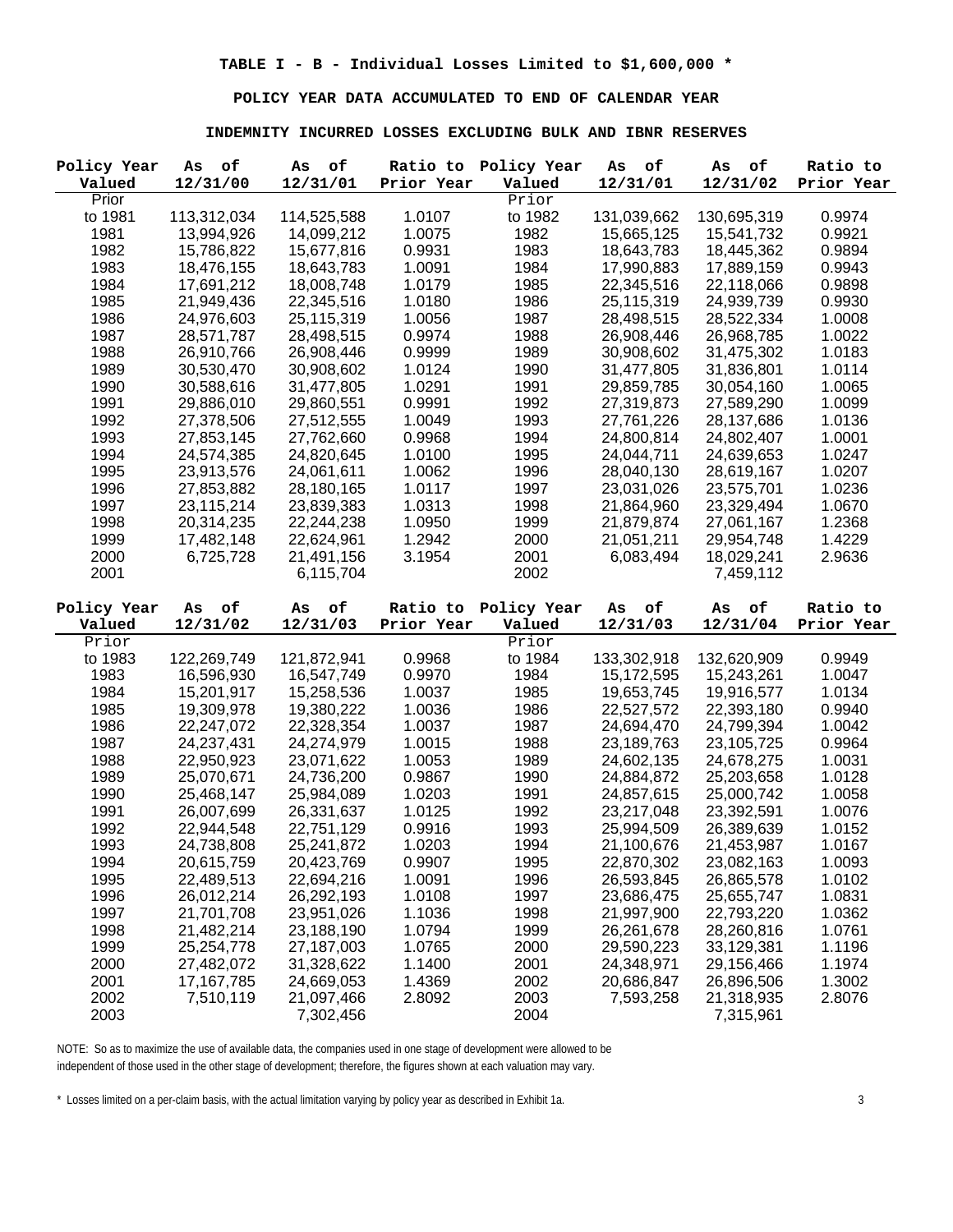## **MEDICAL INCURRED LOSSES EXCLUDING BULK AND IBNR RESERVES**

| Policy Year  | of<br>As                 | of<br>As                 | Ratio to         | Policy Year  | As<br>оf                 | оf<br>As                 | Ratio to         |
|--------------|--------------------------|--------------------------|------------------|--------------|--------------------------|--------------------------|------------------|
| Valued       | 12/31/00                 | 12/31/01                 | Prior Year       | Valued       | 12/31/01                 | 12/31/02                 | Prior Year       |
| Prior        |                          |                          |                  | Prior        |                          |                          |                  |
| to 1981      | 59,646,687               | 59,652,570               | 1.0001           | to 1982      | 68,357,543               | 70,108,663               | 1.0256           |
| 1981         | 6,779,921                | 6,360,384                | 0.9381           | 1982         | 8,158,408                | 8,190,914                | 1.0040           |
| 1982         | 8,165,670                | 8,168,091                | 1.0003           | 1983         | 10,123,797               | 10,278,221               | 1.0153           |
| 1983         | 10,064,085               | 10,123,867               | 1.0059           | 1984         | 11,996,131               | 11,966,067               | 0.9975           |
| 1984         | 11,934,522               | 12,018,525               | 1.0070           | 1985         | 16,007,535               | 15,871,839               | 0.9915           |
| 1985         | 15,954,748               | 16,007,535               | 1.0033           | 1986         | 16,844,326               | 16,959,265               | 1.0068           |
| 1986         | 16,870,327               | 16,844,326               | 0.9985           | 1987         | 21,105,494               | 21,293,344               | 1.0089           |
| 1987         | 20,925,657               | 21,105,494               | 1.0086           | 1988         | 20,768,383               | 20,969,664               | 1.0097           |
| 1988         | 20,606,476               | 20,768,383               | 1.0079           | 1989         | 25,185,179               | 25,640,288               | 1.0181           |
| 1989         | 24,858,230               | 25,185,179               | 1.0132           | 1990         | 27,466,242               | 28,072,885               | 1.0221           |
| 1990         | 27,332,571               | 27,466,242               | 1.0049           | 1991         | 28,054,821               | 28,622,738               | 1.0202           |
| 1991         | 27,811,344               | 28,058,363               | 1.0089           | 1992         | 28,108,197               | 28,524,777               | 1.0148           |
| 1992         | 27,445,572               | 28,136,477               | 1.0252           | 1993         | 28,128,460               | 28,608,229               | 1.0171           |
| 1993         | 27,754,672               | 28,132,864               | 1.0136           | 1994         | 24,301,949               | 25,205,374               | 1.0372           |
| 1994         | 23,374,910               | 24,359,282               | 1.0421           | 1995         | 26,135,538               | 26,950,292               | 1.0312           |
| 1995         | 25,460,621               | 26,183,522               | 1.0284           | 1996         | 28,966,767               | 30,853,923               | 1.0651           |
| 1996         | 28,052,985               | 29,198,103               | 1.0408           | 1997         | 25,216,556               | 26,579,574               | 1.0541           |
| 1997         | 24,770,278               | 26,127,121               | 1.0548           | 1998         | 28,479,642               | 29,681,452               | 1.0422           |
| 1998         | 27,580,306               | 28,900,382               | 1.0479           | 1999         | 28,754,162               | 31,079,513               | 1.0809           |
| 1999         | 25,510,659               | 29,430,981               | 1.1537           | 2000         | 25,335,796               | 31,169,441               | 1.2303           |
| 2000         | 9,680,018                | 25,910,933               | 2.6767           | 2001         | 10,710,945               | 24,900,481               | 2.3248           |
| 2001         |                          | 10,758,791               |                  | 2002         |                          | 12,872,302               |                  |
|              |                          |                          |                  |              |                          |                          |                  |
|              |                          |                          |                  |              |                          |                          |                  |
| Policy Year  | As<br>оf                 | оf<br>As                 | Ratio to         | Policy Year  | As<br>оf                 | оf<br>As                 | Ratio to         |
| Valued       | 12/31/02                 | 12/31/03                 | Prior Year       | Valued       | 12/31/03                 | 12/31/04                 | Prior Year       |
| Prior        |                          |                          |                  | Prior        |                          |                          |                  |
| to 1983      | 64,250,416               | 65,238,973               | 1.0154           | to 1984      | 71,212,656               | 72,338,780               | 1.0158           |
| 1983         | 9,516,222                | 9,516,308                | 1.0000           | 1984         | 10,495,075               | 10,745,637               | 1.0239           |
| 1984         | 10,547,691               | 10,779,683               | 1.0220           | 1985         | 13,914,153               | 14,320,488               | 1.0292           |
| 1985         | 14,117,901               | 14,242,104               | 1.0088           | 1986         | 15,254,821               | 15,311,999               | 1.0037           |
| 1986         | 15,074,197               | 15,307,514               | 1.0155           | 1987         | 19,247,369               | 19,553,837               | 1.0159           |
| 1987         | 18,974,700               | 19,304,969               | 1.0174           | 1988         | 18,543,366               | 18,582,577               | 1.0021           |
| 1988         | 18,030,088               | 18,626,288               | 1.0331           | 1989         | 21,556,024               | 22,325,105               | 1.0357           |
| 1989         | 21,651,868               | 21,933,666               | 1.0130           | 1990         | 23,153,255               | 23,960,792               | 1.0349           |
| 1990         | 22,915,789               | 23,819,376               | 1.0394           | 1991         | 24,504,812               | 25,276,932               | 1.0315           |
| 1991         | 24,878,945               | 25,300,326               | 1.0169           | 1992         | 25,443,903               | 25,876,142               | 1.0170           |
| 1992         | 24,494,899               | 25,170,272               | 1.0276           | 1993         | 27, 147, 512             | 27,276,506               | 1.0048           |
| 1993         | 24,025,741               | 25,288,075               | 1.0525           | 1994         | 22,906,474               | 25,068,350               | 1.0944           |
| 1994         | 20,867,604               | 21,222,046               | 1.0170           | 1995         | 26,176,095               | 27,328,518               | 1.0440           |
| 1995         | 23,824,352               | 25,348,233               | 1.0640           | 1996         | 30,067,577               | 30,722,686               | 1.0218           |
| 1996         | 27,752,864               | 28,670,856               | 1.0331           | 1997         | 28,173,314               | 29,820,099               | 1.0585           |
| 1997         | 25,108,465               | 28,150,077               | 1.1211           | 1998         | 27,576,675               | 29,288,881               | 1.0621           |
| 1998         | 26,482,599               | 27,577,495               | 1.0413           | 1999         | 30,754,434               | 33,300,217               | 1.0828           |
| 1999         | 29,314,505               | 31,427,964               | 1.0721           | 2000         | 32,311,567               | 38,015,499               | 1.1765           |
| 2000         | 29,449,976               | 33,894,904               | 1.1509           | 2001         | 28,045,507               | 33,789,860               | 1.2048           |
| 2001<br>2002 | 23,763,179<br>12,816,986 | 27,564,579<br>29,500,702 | 1.1600<br>2.3017 | 2002<br>2003 | 30,162,544<br>13,076,342 | 33,624,895<br>30,296,618 | 1.1148<br>2.3169 |

NOTE: So as to maximize the use of available data, the companies used in one stage of development were allowed to be independent of those used in the other stage of development; therefore, the figures shown at each valuation may vary.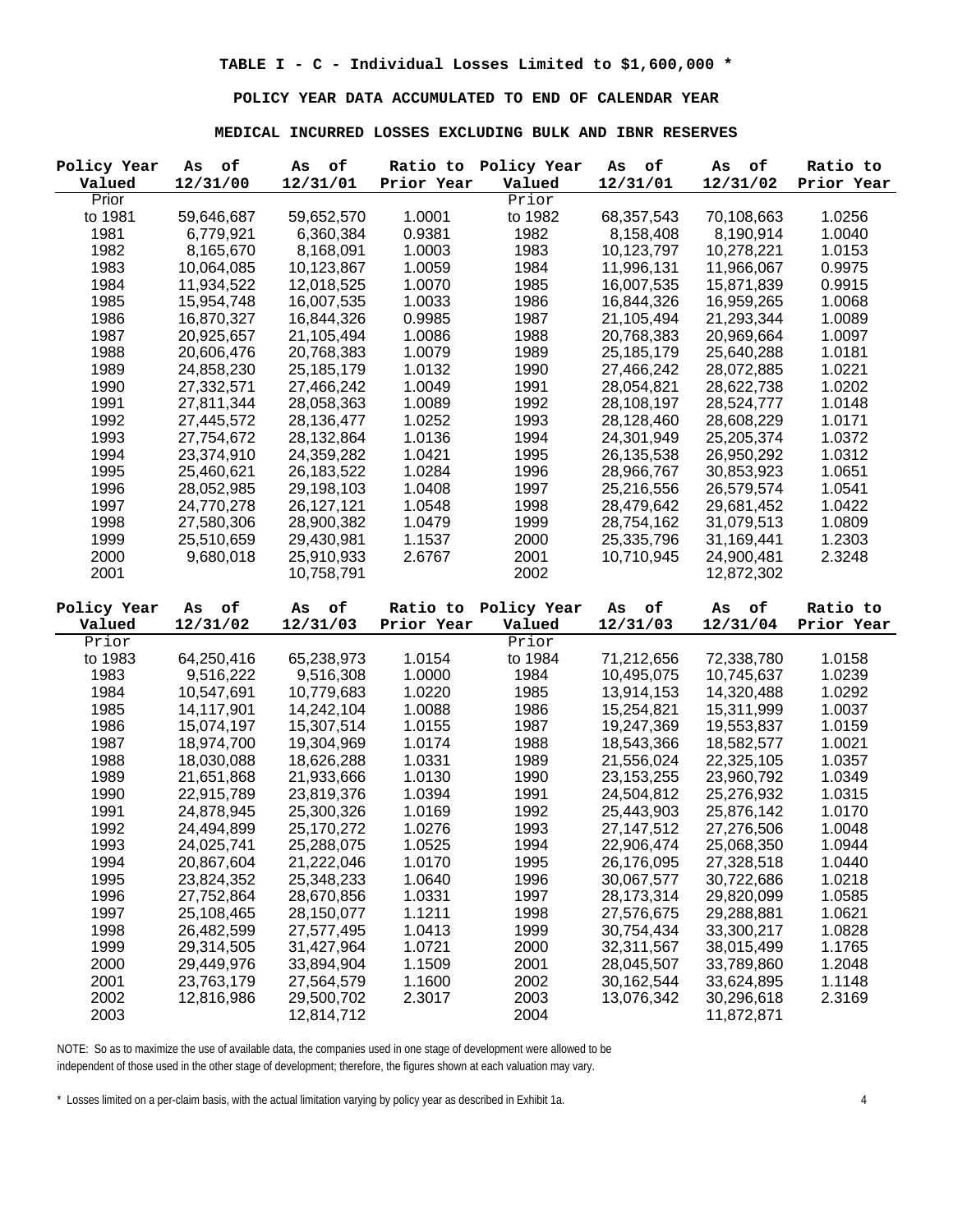#### **INDEMNITY PAID LOSSES**

| Policy Year  | оf<br>As               | $\circ \texttt{f}$<br>As |                  | Ratio to Policy Year | оf<br>As               | оf<br>As                | Ratio to         |
|--------------|------------------------|--------------------------|------------------|----------------------|------------------------|-------------------------|------------------|
| Valued       | 12/31/00               | 12/31/01                 | Prior Year       | Valued               | 12/31/01               | 12/31/02                | Prior Year       |
| Prior        |                        |                          |                  | Prior                |                        |                         |                  |
| to 1981      | 108,484,016            | 109,014,710              | 1.0049           | to 1982              | 123,216,108            | 123,847,867             | 1.0051           |
| 1981         | 12,931,680             | 13,056,451               | 1.0096           | 1982                 | 15,125,963             | 15,189,632              | 1.0042           |
| 1982         | 15,009,004             | 15,138,654               | 1.0086           | 1983                 | 17,261,939             | 17,486,000              | 1.0130           |
| 1983         | 17,139,315             | 17,261,939               | 1.0072           | 1984                 | 17,000,494             | 17,068,405              | 1.0040           |
| 1984         | 16,983,237             | 17,018,359               | 1.0021           | 1985                 | 21,849,296             | 21,912,588              | 1.0029           |
| 1985         | 21,741,926             | 21,849,296               | 1.0049           | 1986                 | 22,993,717             | 23,185,719              | 1.0084           |
| 1986         | 22,802,317             | 22,993,717               | 1.0084           | 1987                 | 27,193,625             | 27,350,834              | 1.0058           |
| 1987         | 27,053,858             | 27,193,625               | 1.0052           | 1988                 | 25,290,601             | 25,700,447              | 1.0162           |
| 1988         | 25,080,368             | 25,290,601               | 1.0084           | 1989                 | 29,678,143             | 30,104,988              | 1.0144           |
| 1989         | 29,275,248             | 29,678,143               | 1.0138           | 1990                 | 29,996,874             | 30,129,499              | 1.0044           |
| 1990         | 29,783,090             | 29,996,874               | 1.0072           | 1991                 | 28,066,024             | 28,395,537              | 1.0117           |
| 1991         | 27,637,500             | 28,066,790               | 1.0155           | 1992                 | 25,788,656             | 26,033,059              | 1.0095           |
| 1992         | 25,486,553             | 25,981,338               | 1.0194           | 1993                 | 25,580,819             | 25,971,491              | 1.0153           |
| 1993         | 24,595,940             | 25,582,253               | 1.0401           | 1994                 | 22,085,710             | 22,823,924              | 1.0334           |
| 1994         | 21,610,092             | 22,105,541               | 1.0229           | 1995                 | 22,157,986             | 22,820,144              | 1.0299           |
| 1995         | 21,494,799             | 22,174,886               | 1.0316           | 1996                 | 23,193,805             | 25,208,637              | 1.0869           |
| 1996         | 21,425,748             | 23,330,263               | 1.0889           | 1997                 | 18,825,440             | 20,126,235              | 1.0691           |
| 1997         | 16,678,022             | 19,409,973               | 1.1638           | 1998                 | 17,490,933             | 19,687,683              | 1.1256           |
| 1998         | 13,079,960             | 17,771,456               | 1.3587           | 1999                 | 14,583,449             | 20,429,524              | 1.4009           |
| 1999         | 8,355,950              | 15,030,232               | 1.7987           | 2000                 | 8,605,892              | 16,704,333              | 1.9410           |
| 2000         | 2,135,330              | 8,925,470                | 4.1799           | 2001                 | 1,583,990              | 7,182,811               | 4.5346           |
| 2001         |                        | 1,589,000                |                  | 2002                 |                        | 1,752,120               |                  |
|              |                        |                          |                  |                      |                        |                         |                  |
|              |                        |                          |                  |                      |                        |                         |                  |
|              |                        |                          |                  |                      |                        |                         |                  |
| Policy Year  | оf<br>As               | оf<br>As                 | Ratio to         | Policy Year          | As<br>оf               | оf<br>As                | Ratio to         |
| Valued       | 12/31/02               | 12/31/03                 | Prior Year       | Valued               | 12/31/03               | 12/31/04                | Prior Year       |
| Prior        |                        |                          |                  | Prior                |                        |                         |                  |
| to 1983      | 116,231,357            | 116,895,876              | 1.0057           | to 1984              | 127,656,939            | 128,218,327             | 1.0044           |
| 1983         | 15,637,568             | 15,708,762               | 1.0046           | 1984                 | 14,816,056             | 14,799,543              | 0.9989           |
| 1984         | 14,688,461             | 14,901,997               | 1.0145           | 1985                 | 19,625,102             | 19,549,082              | 0.9961           |
| 1985         | 19,176,720             | 19,330,028               | 1.0080           | 1986                 | 20,771,041             | 20,974,431              | 1.0098           |
| 1986         | 20,485,257             | 20,579,552               | 1.0046           | 1987                 | 24,021,328             | 24,212,893              | 1.0080           |
| 1987         | 23,389,279             | 23,640,739               | 1.0108           | 1988                 | 21,948,443             | 22,125,853              | 1.0081           |
| 1988         | 21,729,290             | 21,830,302               | 1.0046           | 1989                 | 23,965,244             | 24,075,147              | 1.0046           |
| 1989         | 24,266,330             | 24,347,239               | 1.0033           | 1990                 | 23,935,584             | 24,121,920              | 1.0078           |
| 1990         | 24,649,985             | 25,096,927               | 1.0181           | 1991                 | 23,646,359             | 23,793,315              | 1.0062           |
| 1991         | 24,586,633             | 25,133,710               | 1.0223           | 1992                 | 22,219,216             | 22,788,195              | 1.0256           |
| 1992         | 21,943,666             | 22,001,142               | 1.0026           | 1993                 | 24,054,047             | 24,631,917              | 1.0240           |
| 1993         | 22,717,279             | 23,301,410               | 1.0257           | 1994                 | 20,176,380             | 20,355,528              | 1.0089           |
| 1994         | 18,954,144             | 19,526,570               | 1.0302           | 1995                 | 21,308,845             | 21,626,400              | 1.0149           |
| 1995         | 20,714,344             | 21,099,241               | 1.0186           | 1996                 | 23,759,448             | 24,412,883              | 1.0275           |
| 1996         | 22,746,465             | 23,458,447               | 1.0313           | 1997                 | 20,078,819             | 21, 181, 735            | 1.0549           |
| 1997         | 18,719,055             | 20,486,452               | 1.0944           | 1998                 | 18,955,256             | 19,975,475              | 1.0538           |
| 1998         | 18,056,171             | 19,910,208               | 1.1027           | 1999                 | 21,753,395             | 23,832,889              | 1.0956           |
| 1999         | 19,119,194             | 22,531,208               | 1.1785           | 2000                 | 20,420,107             | 25,416,138              | 1.2447           |
| 2000         | 15,418,147             | 21,181,507               | 1.3738           | 2001                 | 13,975,898             | 19,805,565              | 1.4171           |
| 2001<br>2002 | 6,862,783<br>1,763,162 | 14,033,988<br>8,667,651  | 2.0449<br>4.9160 | 2002<br>2003         | 8,408,339<br>1,971,997 | 16,494,087<br>8,664,931 | 1.9616<br>4.3940 |

NOTE: So as to maximize the use of available data, the companies used in one stage of development were allowed to be independent of those used in the other stage of development; therefore, the figures shown at each valuation may vary.